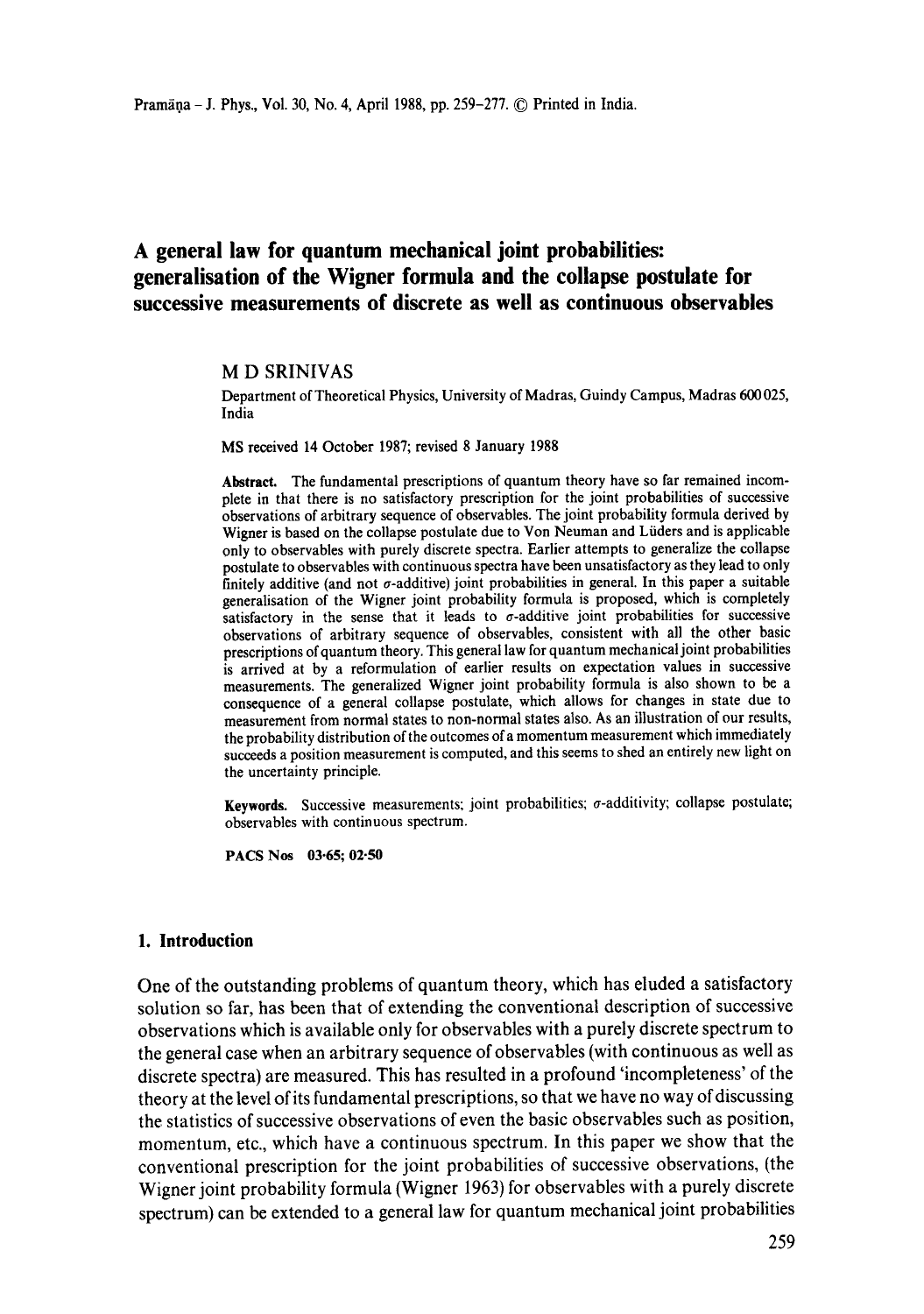for successive observations of arbitrary observables leading to  $\sigma$ -additive joint probabilities, which are affine functions of the density operators and which reduce to the conventional prescription for the case of observables with a purely discrete spectrum, as well as for the case of observables which are mutually compatible. This general law for quantum mechanical probabilities is arrived at by a suitable reformulation of an earlier proposal (Srinivas 1980) for the evaluation of general expectation values in successive measurements. We also propose a general collapse postulate which is applicable to arbitrary observables, and which automatically leads to the above  $\sigma$ -additive joint probabilities for successive observations.

The present paper is organised as follows. In  $\S$  2 we recall the conventional prescriptions for joint probabilities in quantum mechanics, such as the generalized Born statistical formula which gives the joint probabilities for any set of mutually compatible observables, and also the Wigner formula for the joint probabilities for successive observations of observables with a purely discrete spectrum. In § 3 we briefly review the earlier attempts at extending the collapse postulate for observables with continuous spectra and indicate their limitations. In  $64$  we show how by modifying an earlier proposal (Srinivas 1980) for evaluating expectation values, it is possible to arrive at a general law of quantum mechanical joint probabilities for successive observations of arbitrary, sequences of observables (discrete as well as continuous). It is demonstrated that this law always leads to  $\sigma$ -additive joint probabilities which are affine functions of the density operator, and which reduce to the conventional prescriptions of quantum theory such as the generalized Born statistical formula and the Wigner formula. In § 5 we consider a more general framework of quantum theory where the set of all states is the set of positive norm-one linear functionals on the space of all bounded operators on a Hilbort space. We show that in this enlarged state space (which includes the so-called non-normal states also) a general collapse postulate can be formulated which is applicable for arbitrary observables and which leads to the  $\sigma$ additive joint probabilities for successive measurements proposed in §4. Finally in §6 we illustrate our results by considering the example of a position measurement immediately followed by a momentum measurement.

# **2. The conventional prescriptions of quantum theory**

In this section, we shall recall the conventional prescriptions of quantum theory for joint probabilities. First of all, the basic prescription for probabilities in quantum mechanics is that the probability  $Pr_{A}^{\rho}(\Delta)$  of finding the outcomes of the measurement of the observable (represented by the self-adjoint operator) A to lie in a Borel set  $\Delta \in B(R)$ when a measurement is made on an ensemble of systems in a state (characterized by the density operator)  $\rho$  is given by the so-called Born statistical formula

$$
\Pr_A^{\rho}(\Delta) = \operatorname{Tr}\left(\rho P^A(\Delta)\right),\tag{1}
$$

where  $\Delta \rightarrow P^A(\Delta)$  is the unique spectral measure associated with the self-adjoint operator A. Further, if the observables  $A_1, \ldots, A_n$  are mutually compatible (i.e. their spectral projectors commute), then the joint probability

$$
\mathrm{Pr}^{\rho}_{A_1,A_2,\ldots,A_n}(\Delta_1,\Delta_2,\ldots,\Delta_n)
$$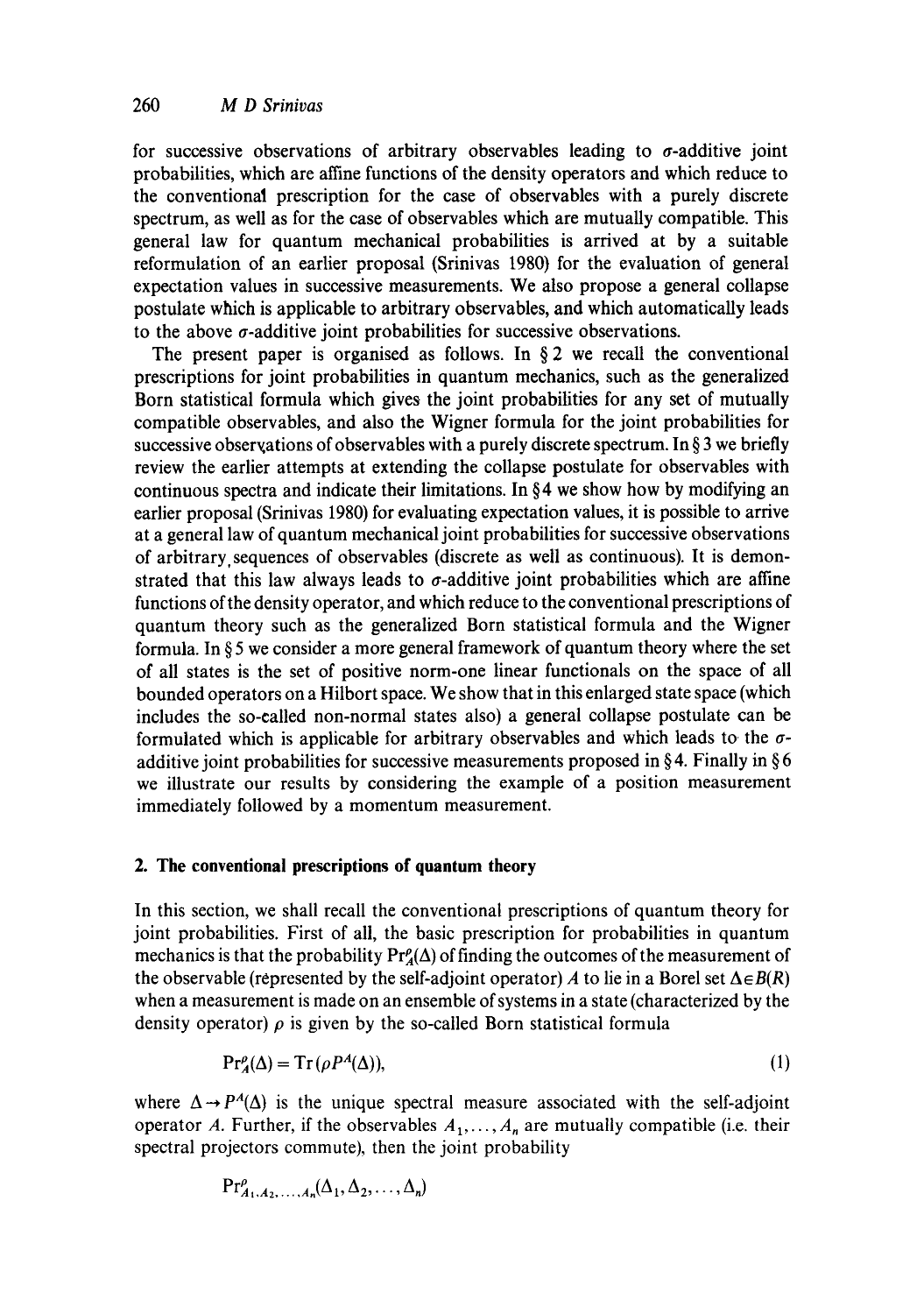that the outcomes of measurements of  $A_1, A_2, \ldots, A_n$  lie in the Borel sets  $\Delta_1, \Delta_2, \ldots, \Delta_n$ respectively, is given by the so-called generalized Born statistical formula

$$
\Pr_{A_1, A_2, \dots, A_n}^{\rho}(\Delta_1, \Delta_2, \dots, \Delta_n) = \operatorname{Tr} \left[ \rho P^{A_1}(\Delta_1) P^{A_2}(\Delta_2) \dots P^{A_n}(\Delta_n) \right]. \tag{2}
$$

Note that (2) provides meaningful joint probabilities only for a set of compatible observables, as otherwise the right hand side will take on complex values, in case the spectral projectors do not commute with each other.

The conventional prescription for joint probabilities for successive observations is derived by using (1) in conjunction with the so-called 'collapse postulate' which specifies the state of a system after a measurement has been performed. For this purpose, let us consider an observable A with a purely discrete spectrum and with the spectral resolution

$$
A = \sum_{i} \lambda_i P^A(\lambda_i). \tag{3}
$$

For such an observable, the collapse postulate due to von Neumann (1955) and Liiders (1951) prescribes that, if  $\rho$  is the state of an ensemble immediately prior to measurement of A, then the (sub-) ensemble of all those systems which yield an outcome in the Borel set,  $\Delta \in B(R)$  is given by  $I^A(\Delta)\rho/Tr \lceil I^A(\Delta)\rho \rceil$  immediately after the measurement, where

$$
I^{A}(\Delta)\rho = \sum_{\lambda_i \in \Delta} P^{A}(\lambda_i) \rho P^{A}(\lambda_i). \tag{4}
$$

Using (4) and (1), Wigner (1963) obtained the joint probabilities for successive observations of observables with purely discrete spectra.

Here, and in what follows, we shall adopt the Heisenberg picture, where the burden of time-evolution between two measurements, is entirely carried by the observables, the states being constant. Consider a sequence of measurements of observables  $A_1(t_1), A_2(t_2),...,A_n(t_n)$  carried out at times  $t_1 \leq t_2 \leq \cdots \leq t_n$  where each  $A_i(t_i)$  $(i = 1, 2, \ldots, n)$  has a purely discrete spectrum and the spectral resolution

$$
A_i(t_i) = \sum_{\lambda_i} \lambda_i P^{A_i(t_i)}(\lambda_i). \tag{5}
$$

Then the Wigner formula for the joint probability that the sequence of measurements of  $A_1(t_1), A_2(t_2), \ldots, A_n(t_n)$  yields the outcomes  $\lambda_1, \lambda_2, \ldots, \lambda_n$  respectively, is given by

$$
Pr_{A_1(t_1),...,A_n(t_n)}^{P_1}(\lambda_1,...,\lambda_n)
$$
  
= Tr [P<sup>A\_n(t\_n)</sup>(\lambda\_n)...P<sup>A\_1(t\_1)</sup>(\lambda\_1)\rho P<sup>A\_1(t\_1)</sup>(\lambda\_1),...,P<sup>A\_n(t\_n)</sup>(\lambda\_n)]. (6)

The joint probabilities that the outcomes of  $A_i(t_i)$  lie in arbitrary Borel sets  $\Delta_i \in B(R)$  $(i = 1, ..., n)$  can be expressed elegently via the transformations  $I^{A_i(t_i)}(\Delta_i)$  as follows:

$$
\Pr_{A_1(t_1),\ldots,A_n(t_n)}^{\rho}(\Delta_1,\ldots,\Delta_n)=\operatorname{Tr}\left[I^{A_n(t_n)}(\Delta_n),\ldots,I^{A_1(t_1)}(\Delta_1)\rho\right]
$$
(7a)

where

$$
I^{A_i(t_i)}(\Delta_i) = \sum_{\lambda_i \in \Delta_i} P^{A_i(t_i)}(\lambda_i) \rho P^{A_i(t_i)}(\lambda_i). \tag{7b}
$$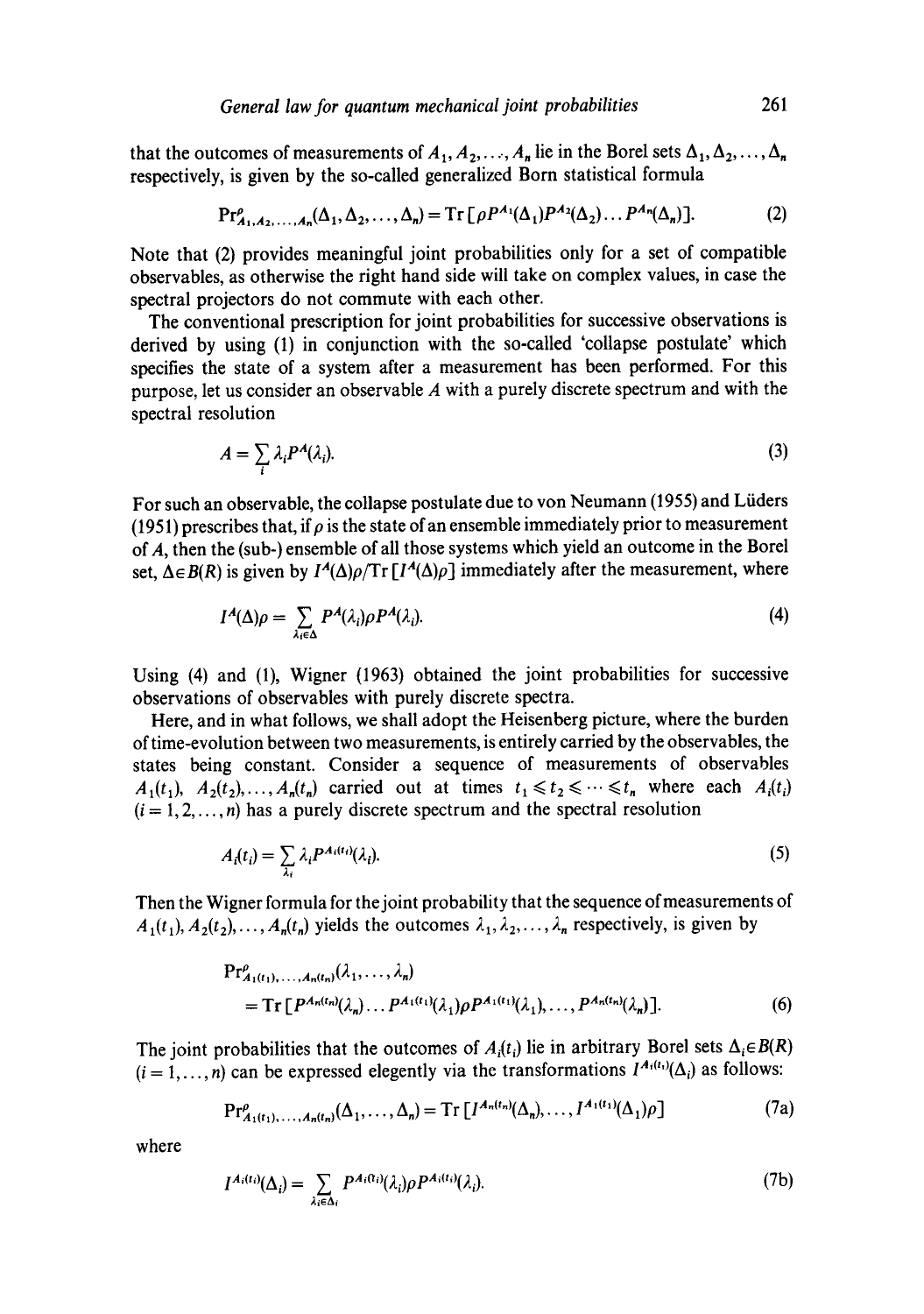# **3. Earlier proposals for the generalization of the collapse postulate for continuous observables**

In this section, we shall briefly outline the earlier work on extending the collapse postulate for observables with continuous spectrum, mainly with a view to place the present work in perspective. For technical details, the reader may refer to yon Neumann (1955), Davies and Lewis (t969) Davies (1976), Srinivas (t980) and Ozawa (1984, 1985).

For the case of an observable A with a continuous spectrum, Davies and Lewis (1969) proposed that the change of state due to measurement should also be assumed to be of the form

$$
\rho \rightarrow \frac{I^A(\Delta)\rho}{\operatorname{Tr}\left[I^A(\Delta)\rho\right]},
$$

where  $\Delta \rightarrow I^A(\Delta)$  is a so-called operation-valued measure on the space  $T(\mathcal{H})$  of all the trace-class operators on the Hilbert space; i.e. for each  $\Delta \in B(R)$ ,  $I^4(\Delta)$  is a positive operator on  $T(\mathcal{H})$  such that for all density operators  $\rho \in T(\mathcal{H})$ 

$$
Tr[I^{A}(R)\rho] = Tr[\rho], \qquad (8)
$$

and

$$
I^{A}\left(\bigcup_{i}\Delta_{i}\right)\rho=\sum_{i}I^{A}(\Delta_{i})\rho,
$$
\n(9)

whenever  $\{\Delta_i\}$  is a sequence of mutually disjoint Borel sets in  $B(R)$  and the right hand side of (9) is assumed to converge in the trace-norm topology on  $T(\mathcal{H})$ . To obtain a general collapse postulate we still need to have a canonical association  $A \rightarrow \{I^A(\Delta)\}\$ between self-adjoint operators and such operation-valued measures. Some of the basic requirements that such a collapse postulate (or the rule of association  $A \rightarrow \{I^A(\Delta)\}\$ ) needs to satisfy are the following I-IV.

I. For each self adjoint operator A, there is associated an operation-valued measure  $\Delta \rightarrow I^A(\Delta)$  such that

$$
Tr[I^{A}(\Delta)\rho] = Tr[\rho P^{A}(\Delta)].
$$
\n(10)

(This expresses the requirement of consistency with the Born statistical formula (1)).

II. For  $\Delta_1, \Delta_2 \in B(R)$ 

$$
Tr[I^{A}(\Delta_{1})I^{A}(\Delta_{2})\rho] = Tr[I^{A}(\Delta_{1} \cap \Delta_{2})\rho]
$$
\n(11)

(This expresses the so-called 'weak repeatability' condition).

III. If 
$$
A_1, A_2, ..., A_n
$$
 are all mutually compatible, then for all  $\Delta_1, \Delta_2, ..., \Delta_n \in B(R)$ 

$$
Tr\left[I^{A_n}(\Delta_n)\dots I^{A_2}(\Delta_2)I^{A_1}(\Delta_1)\rho\right]
$$
  
= 
$$
Tr\left[\rho P^{A_1}(\Delta_1)P^{A_2}(\Delta_2)\dots P^{A_n}(\Delta_n)\right].
$$
 (12)

(This expresses the requirement of consistency with the generalized Born statistical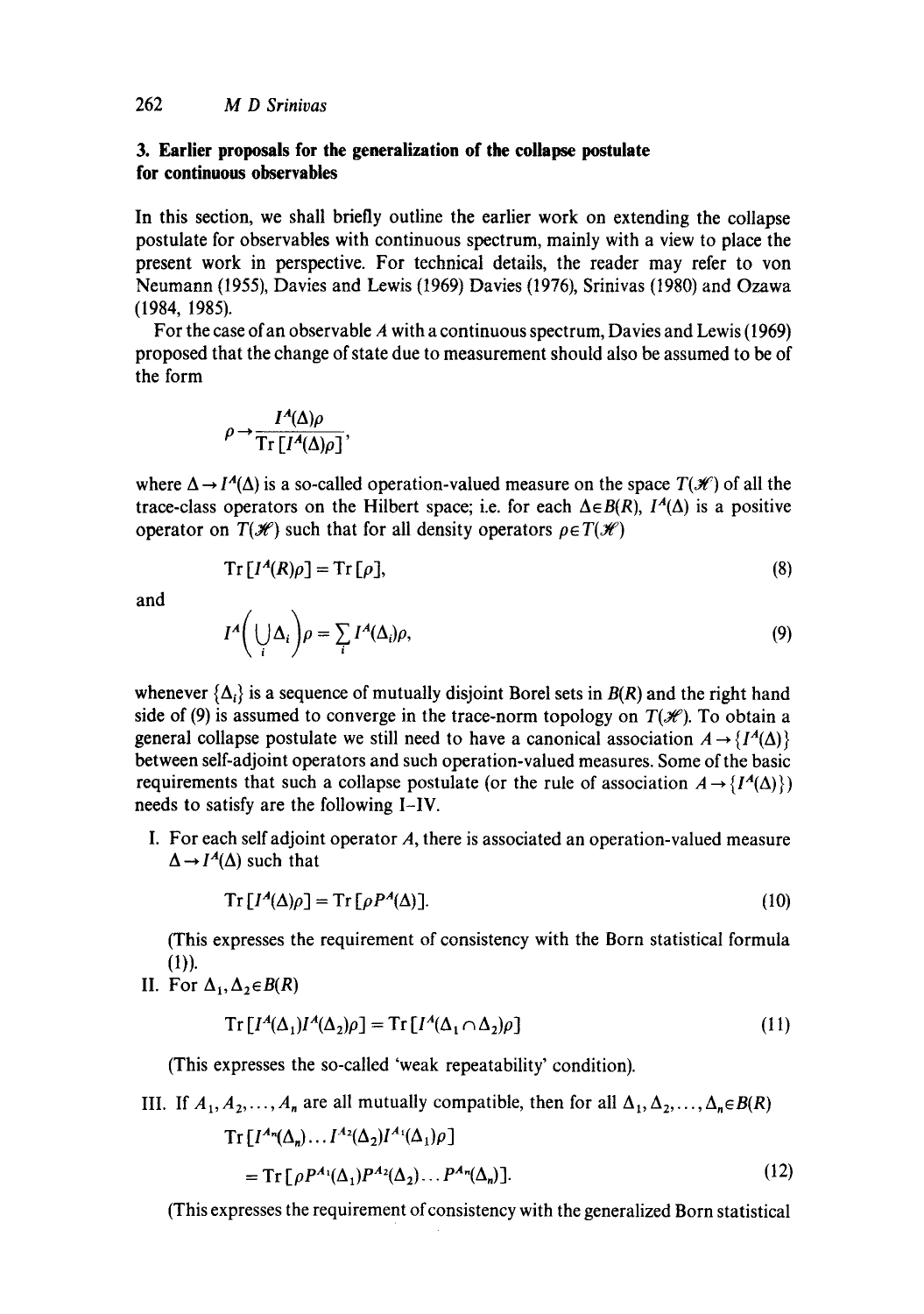formula (2) for compatible observables, and is stronger than the weak repeatability condition II.)

IV. The state change  $\rho \to I^A(R)\rho$  is derivable as the reduced evolution of the state of the system in a model of the measurement process, where the system together with the measuring apparatus are assumed to undergo (unitary) Hamiltonian evolution.

The incisive nature of the problem of extending the collapse postulate to continuous observables became quite clear when several no-go theorems were established showing the non-existance of operation-valued measures  $\Delta \rightarrow I^A(\Delta)$  satisfying the above (very natural) requirements. First it was shown (Srinivas 1980) that for an observable with continuous spectrum the requirements I and III are incompatible. Then Ozawa (1984) showed that the requirements I, III and IV are incompatible. Soon after, Ozawa (1985) proved the much stronger result that requirements I and II are themselves incompatible, thus establishing the conjecture of Davies and Lewis (1969) that there are no repeatable operation-valued measures associated with an observable with continuous spectrum.

The above results showed that there was no generalization of collapse postulate as a transformation defined on the set of density operators alone, which is consistent with the conventional prescription (2) (the generalized Born statistical formula) for joint probabilities of compatible observables, which is one of the basic prescriptions of quantum theory widely employed in all physical situations. It therefore became clear that, if a generalization of the collapse postulate for continuous observables is to be sought (and this is necessary if the conventional Wigner formula  $(6)$ ,  $(7)$ , is to be generalized in the usual way for arbitrary observables), then we need to 'extend' the standard framework of quantum mechanics by allowing for more general state changes (due to measurement), where a density operator state can be transformed under a measurement to the so-called non-normal states also, which are characterized by normalized positive linear functionals on  $B(\mathscr{H})$ , the set of all bounded operators on the Hilbert space  $\mathcal{H}$ . One such proposal was made in an earlier paper (Srinivas 1980) where the collapse associated with an observable  $A$  was characterized by a so-called 'expectation-valued measure'  $\Delta \rightarrow \mathcal{E}^{A}(\Delta)$  where each  $\mathcal{E}^{A}(\Delta)$  is a positive linear map on  $B({\mathscr H})$  such that

$$
\mathscr{E}^A(R)I = I,\tag{13}
$$

where  $I$  is the identity operator. The change of state associated with measurement can be obtained as the adjoint map  $\mathscr{E}^A(\Delta)^*$ ;  $B(\mathscr{H})^* \to B(\mathscr{H})^*$  using the standard duality between  $B(\mathscr{H})$  and its dual  $B(\mathscr{H})^*$ . As is well known, such an adjoint map, transforms a normal or density operator state into another density operator state, only when  $\{\mathscr{E}^A(\Delta)\}\$ are themselves 'normal' or continuous under the ultraweak topology on  $B(\mathscr{H})$ . Using such a framework, it was shown (Srinivas 1980) that the requirement IlI can be satisfied by taking recourse to the following collapse postulate.

Let  $\eta$  be an invariant mean (see for instance Greenleaf 1969) on the additive group R; i.e.,  $\eta$  is a positive linear functional on the space  $C_B(R)$  of all bounded functions on R such that

$$
\eta(e) = 1,\tag{14}
$$

where  $e \in C_B(R)$  is such that  $e(x) = 1$  for all  $x \in R$ ; and for each  $a \in R$ ,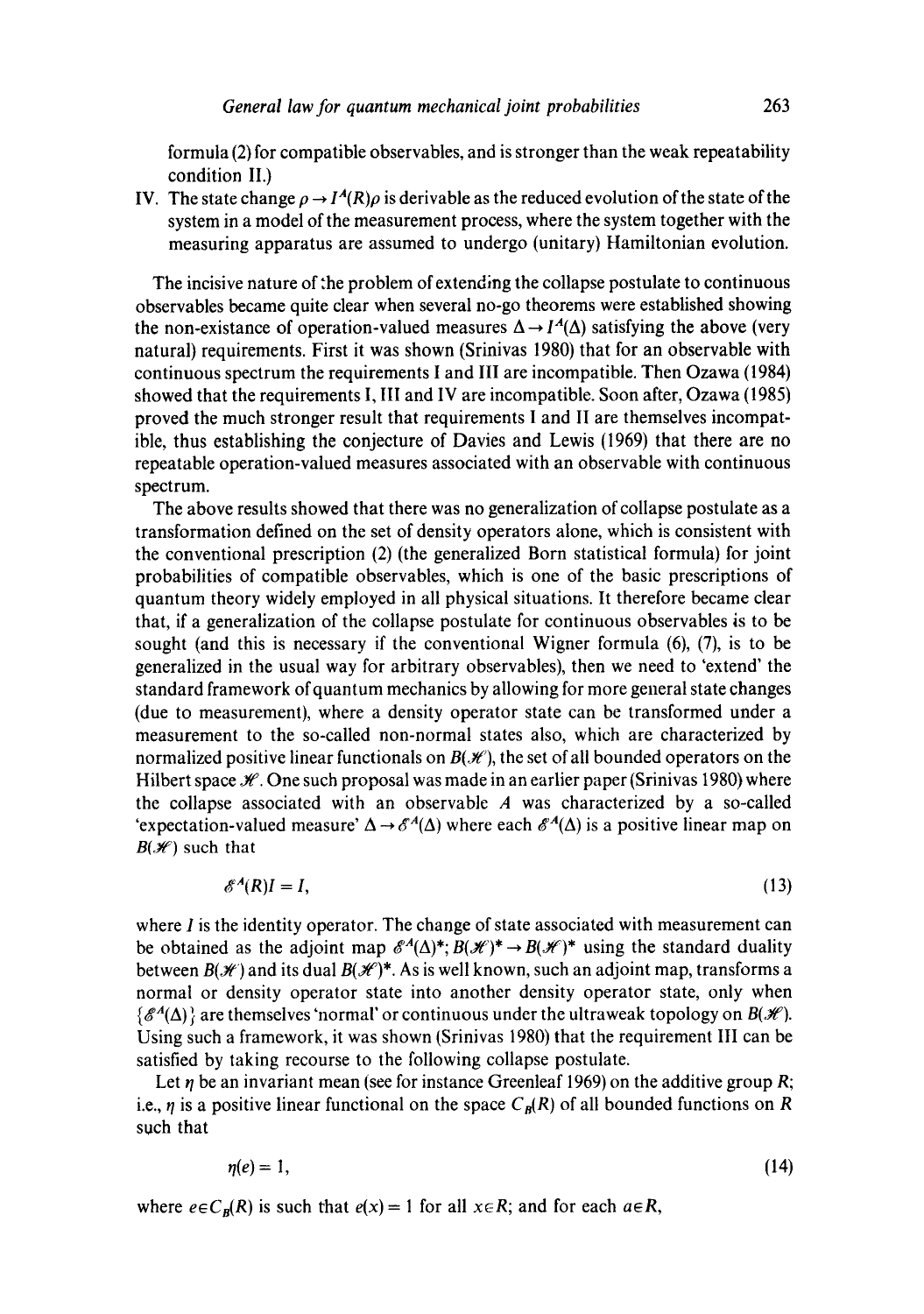$$
\eta(f_a) = \eta(f),\tag{15}
$$

where  $f_n(x) = f(x + a)$  for all  $a \in R$ . We now define the positive linear operator  $\mathscr{E}^A(\Delta)$ :  $B(\mathcal{H}) \rightarrow B(\mathcal{H})$  by the equation:

$$
\mathscr{E}^A(\Delta)(B) = P^A(\Delta)\varepsilon_n^A(B) \tag{16}
$$

for all  $B \in B(\mathcal{H})$ , where  $\varepsilon_n^A$  is given by

$$
Tr[\rho \varepsilon_n^A(B)] = \eta [Tr{\rho \exp(iAx)B \exp(-iAx)}]
$$
 (17)

for all density operators  $\rho$ .

It can then be shown (Tomiyama 1957; Arveson 1967) that  $\varepsilon_n^A$  is a so-called 'conditional expectation' from  $B(\mathcal{L})$  onto  $\mathcal{U}'_A = \{P^A(\Delta)\}'$ , the commutant of A. If A has a continuous spectrum, then it is well known (see for instance, Davies 1976) that any such conditional expectation has to be non-normal.

Using the above generalization of the collapse postulate, the following formula for the joint probabilities was proposed in Srinivas (1980).

$$
Pr_{A_1(t_1),...,A_n(t_n)}^{\rho}(\Delta_1,...,\Delta_n)
$$
  
= Tr  $\left[\rho \mathcal{E}^{A_1(t_1)}(\Delta_1)... \mathcal{E}^{A_n(t_n)}(\Delta_n)I\right]$   
= Tr  $\left[\rho P^{A_1(t_1)}(\Delta_1)\varepsilon_n^{A_1(t_1)}\right]$   
 $\times \left(... \varepsilon_n^{A_{n-1}(t_{n-1})}(P^{A_n(t_n)}(\Delta_n)...)\right].$  (18)

While the above formula reduces to the conventional generalized Born statistical formula (2) for the case of compatible observables and the Wigner formula (6) for the case of observables with purely discrete spectra, it is quite unsatisfactory as the joint probabilities (18) are in general *only* finitely additive and not  $\sigma$ -additive when we consider the case of incompatible observables with continuous spectra. This arises due to the fact that in (18) the non-normal conditional expectations such as  $\varepsilon_n^{A_1(t_1)}$  are acting on the spectral projectors such as  $P^{A_2(t_2)}(\Delta_2)$  which are  $\sigma$ -additive only in the strong or ultra-weak topology and not in the norm topology.

The problem of (18) as yielding only finitely additive joint probabilities was also discussed in Srinivas (1980). There it was suggested that, in such situations, the statistics of successive observations (such as expectation values etc) needs to be perhaps postulated separately as we do not have access to the rich integration theory developed for a-additive probabilities. It was therefore proposed that the following prescription may be adopted as an independent postulate for calculating expectation values in any successive observation.

If  $f(\lambda_1, \lambda_2, ..., \lambda_n)$  is any bounded measurable function on  $R^n$  then the expectation or mean value of the corresponding function of the outcomes in any sequence of measurements of observables  $A_1(t_1),..., A_n(t_n)$  may be taken to be

$$
\exp_{A_1(t_1),...,A_n(t_n)}^{\rho}[f(A_1(t_1),...,A_n(t_n)]
$$
\n
$$
= \frac{\eta \eta}{x_1 x_2} \cdots \frac{\eta}{x_{n-1}} \int_{R^n} \cdots \int f(\lambda_1, \lambda_2, ..., \lambda_n)
$$
\n
$$
\times \operatorname{Tr}[\rho P^{A_1(t_1)}(\mathrm{d}\lambda_1) \exp[iA_1(t_1)x_1] P^{A_2(t_2)}(\mathrm{d}\lambda_2) \exp[iA_2(t_2)x_2] \cdots
$$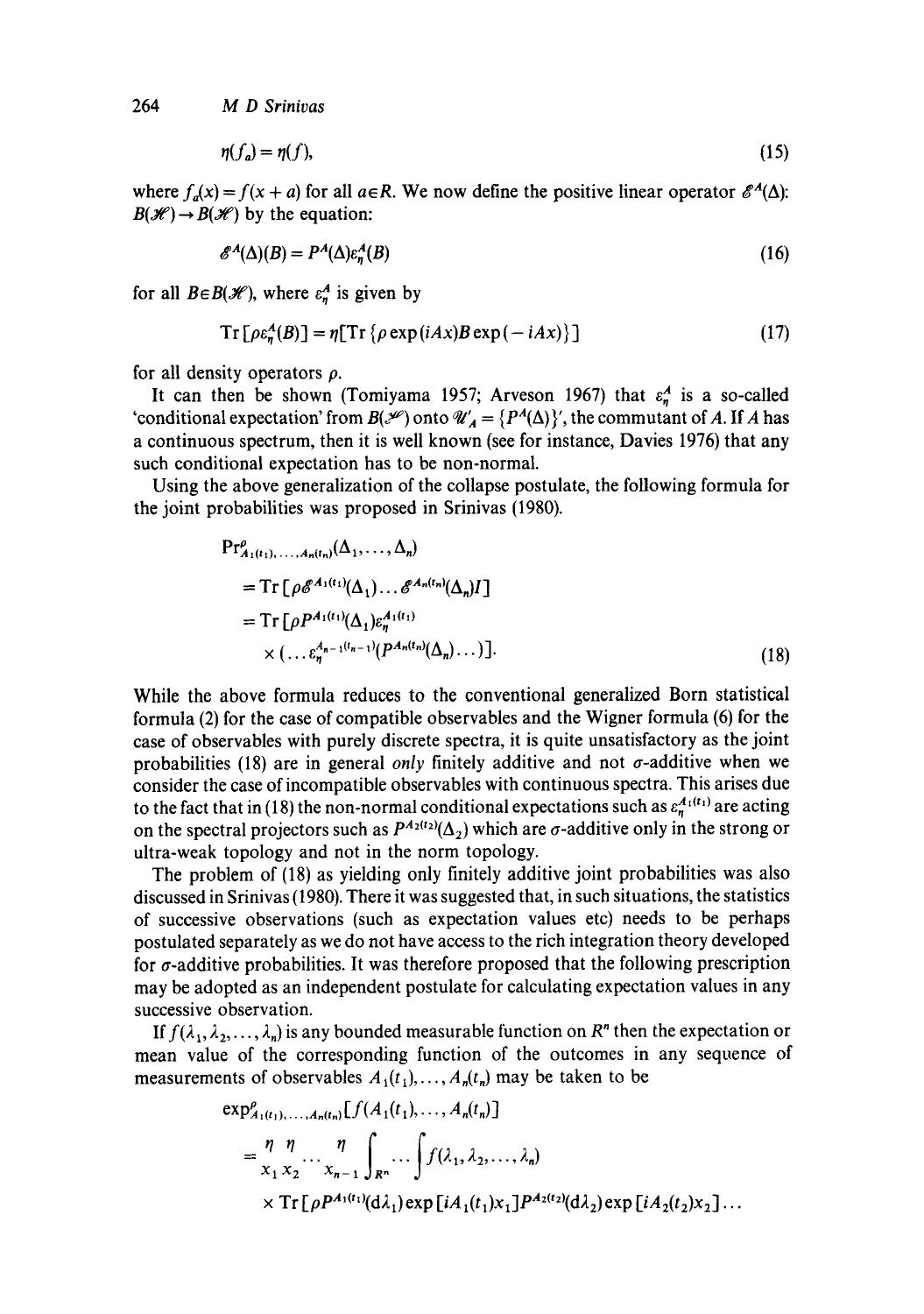*General law for quantum mechanical joint probabilities* 265

$$
\times \exp\left[iA_{n-1}(t_{n-1})X_{n-1}\right]P^{A_n(t_n)}(\mathrm{d}\lambda_n)
$$
  
 
$$
\times \exp\left[-iA_{n-1}(t_{n-1})X_{n-1}\right]\dots \exp\left[-iA_1(t_1)X_1\right]. \tag{19}
$$

In particular, if the (bounded measurable) function  $f(\lambda_1, \lambda_2, \ldots, \lambda_n)$  is of the form

$$
f(\lambda_1, \lambda_2, \ldots, \lambda_n) = f_1(\lambda_1) f_2(\lambda_2) \ldots f_n(\lambda_n)
$$

then (19) simplifies to

$$
\exp_{A_1(t_1),...,A_n(t_n)}^{\rho}[f_1(A_1(t_1))...f_n(A_n(t_n))]
$$
  
= Tr[ $\rho f_1(A_1(t_1))\varepsilon_n^{A_1(t_1)}(f_2(A_2(t_2))... \times \varepsilon_n^{A_{n-1}(t_{n-1})}(f_n(A_n(t_n))...)].$  (20)

Our objective in this paper is to arrive at *a-additive joint probabilities* for successive observations of arbitrary observables, consistent with the generalized Born statistical formula (2) for compatible observables and of course with the Wigner formula (6) for observables with purely discrete spectra. As we stated, the joint probabilities (18) though consistent with the conventional prescriptions, are unsatisfactory because they yield only finitely additive probabilities in general. The same will be the problem with the expectation value formulae (19), (20) at least in the way formulated above, as one gets back (18) from (19) or (20) by choosing

$$
f(\lambda_1, \lambda_2, \ldots, \lambda_n) = \chi_{\Delta_1}(\lambda_1) \chi_{\Delta_2}(\lambda_2) \ldots \chi_{\Delta_n}(\lambda_n),
$$

where  $\chi_{\Delta}(\lambda)$  is the indicator function

$$
\chi_{\Delta}(\lambda) = \begin{cases} 1 & \lambda \in \Delta \\ 0 & \lambda \notin \Delta. \end{cases}
$$

But what we shall show in the next section is that we can *retain the expectation value formula (20) for a much smaller class of functions* (than the set of all bounded measurable functions) which is however still large enough to characterize a unique  $\sigma$ additive joint probability, which we may identify as the joint probability of successive measurements. We shall also see that the joint probabilities obtained this way, while being  $\sigma$ -additive, also retain the important property that the finitely additive joint probabilities given by (18) had, namely that they reduce to the conventional prescriptions of quantum mechanics for the case of compatible observables and also for the case of purely discrete observables. Thus, by reformulating the expectation value formula (20), we can arrive at a general law of quantum mechanical joint probabilities for successive observations of an arbitrary sequence of observables. Later, in § 5 we shall propose an appropriate generalization of the collapse postulate which in a natural way leads to the above general law for quantum mechanical joint probabilities.

### **4. General law for quantum mechanical joint probabilities**

In this section we show how the expectation value formula (20) can be suitably reformulated so as to yield a general law of quantum mechanical joint probabilities for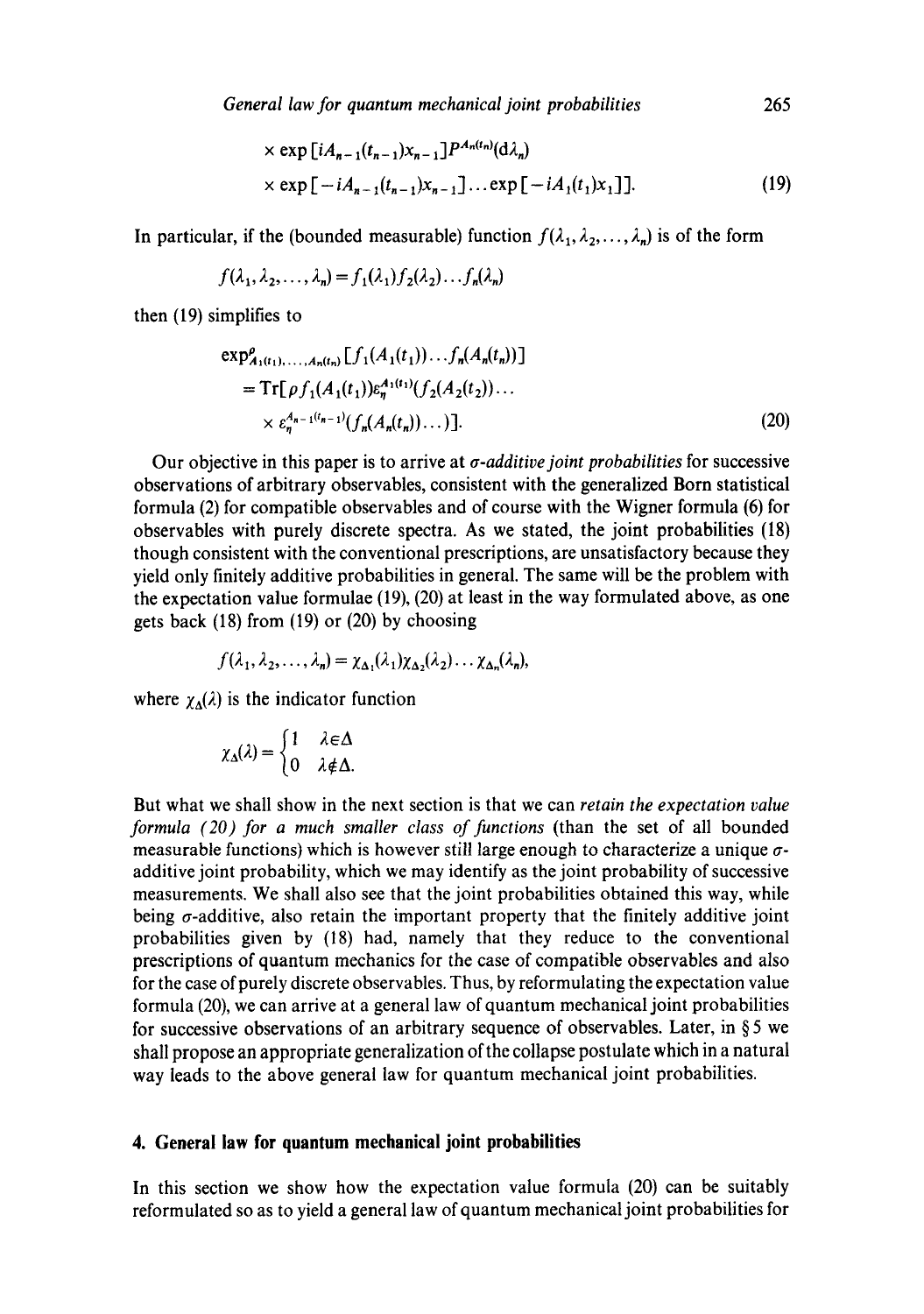successive measurements of arbitrary sequence of observables. For this purpose we consider the compatified real line  $\overline{R} = R \cup \{-\infty, \infty\}$ . Let  $C(\overline{R})^n$  denote the set of continuous functions on  $\overline{R}$ <sup>n</sup>. It is well known that any  $f \in C(\overline{R}^n)$  is also an element of  $C_R(R^n)$  (set of all bounded continuous functions on  $R^n$ ) with the additional condition that f has well-defined limits when each of its arguments approach  $\pm \infty$ . Now we shall state the basic result concerning the joint probabilities for successive observations.

*Theorem I: For each density operator p the equation* 

$$
\int_{\vec{R}^n} \cdots \int f_1(\lambda_1) f_2(\lambda_2) \cdots f_n(\lambda_n) \Pr_{A_1(t_1), A_2(t_2), \ldots, A_n(t_n)}^{\rho} (d\lambda_1, d\lambda_2, \ldots, d\lambda_n)
$$
\n
$$
= \mathrm{Tr} \left[ \rho f_1(A_1(t_1)) \epsilon_n^{A_1(t_1)} (f_2(A_2(t_2)) \ldots \times \epsilon_n^{A_{n-1}(t_{n-1})} (f_n(A_n(t_n))) \ldots \right]
$$
\n
$$
(21)
$$

*assumed for all*  $f_i \in C(\overline{R})$  *(i = 1, 2, ..., n) characterizes a unique, regular,*  $\sigma$ *-additive joint probability measure* 

$$
\Pr_{A_1(t_1),\ldots,A_n(t_n)}(d\lambda_1,\ldots,d\lambda_n) \quad \text{on} \quad (\overline{R}^n,B(\overline{R}^n)).
$$

*Further, this joint probability is an affine function of the density operator p and reduces to the joint probability given by the Wigner formula (6) for the case when the observables*  ${A_i(t_i)|i=1,2,\ldots,n}$  *all have purely discrete spectra. It also reduces to the joint probability measure given by the generalised Born statistical formula* (2), when the *observables*  $\{A_i(t_i)|i=1, 2, ..., n\}$  are all mutually compatible.

*Proof.* To prove the above result we first note that the right hand side of (21) defines a linear functional on  $C(\overline{R})^n$ . Since for  $f_1 \in C(\overline{R})$  and  $A_i(t_i)$  a self-adjoint operator,  $f<sub>i</sub>(A<sub>i</sub>(t<sub>i</sub>))$  is a bounded operator, and  $\varepsilon_n^{A<sub>i</sub>(t<sub>i</sub>)}$  is a norm-one projection map from  $B(\mathcal{H})$  onto  $\mathscr{U}_A'$  the right hand side is a well-defined and defines a bounded linear functional for all  $f \in C(\overline{R})$  of the form

$$
f(\lambda_1, \lambda_2, \dots, \lambda_n) = f_1(\lambda_1) f_2(\lambda_2) \dots f_n(\lambda_n). \tag{22}
$$

Since the set of all 'decomposable functions' f of the form (22) is dense in  $C(\overline{R})^n$  we can conclude that the right hand side defines a unique linear functional on  $C(\overline{R})^n$ . Further, from the basic property that  $\varepsilon_n^{A_i(t_i)}$  map the identity operator into itself, we have the property that this linear functional maps the unit function  $f(\lambda_1, \lambda_2, ..., \lambda_n) = 1$  onto the number 1.

We shall now show that the linear functional on  $C(\overline{R})$  defined by the right hand side of (21) is actually a positive linear functional. For this purpose, let us assume that

$$
f_i \geqslant 0 \quad i = 1, 2, \dots, n. \tag{23}
$$

Then it follows that

$$
\operatorname{Tr} \left[ \rho f_1(A_1(t_1)) \varepsilon_n^{A_1(t_1)} (f_2(A_2(t_2)) \dots \right] \times \varepsilon_n^{A_{n-1}(t_{n-1})} (f_n(A_n(t_n)) \dots) \right] \ge 0 \tag{24}
$$

which follows from the fact that  $f_i(A_i(t_i)) \ge 0$  and  $\epsilon_n^{A_i(t_i)}$  maps positive elements of  $B(H)$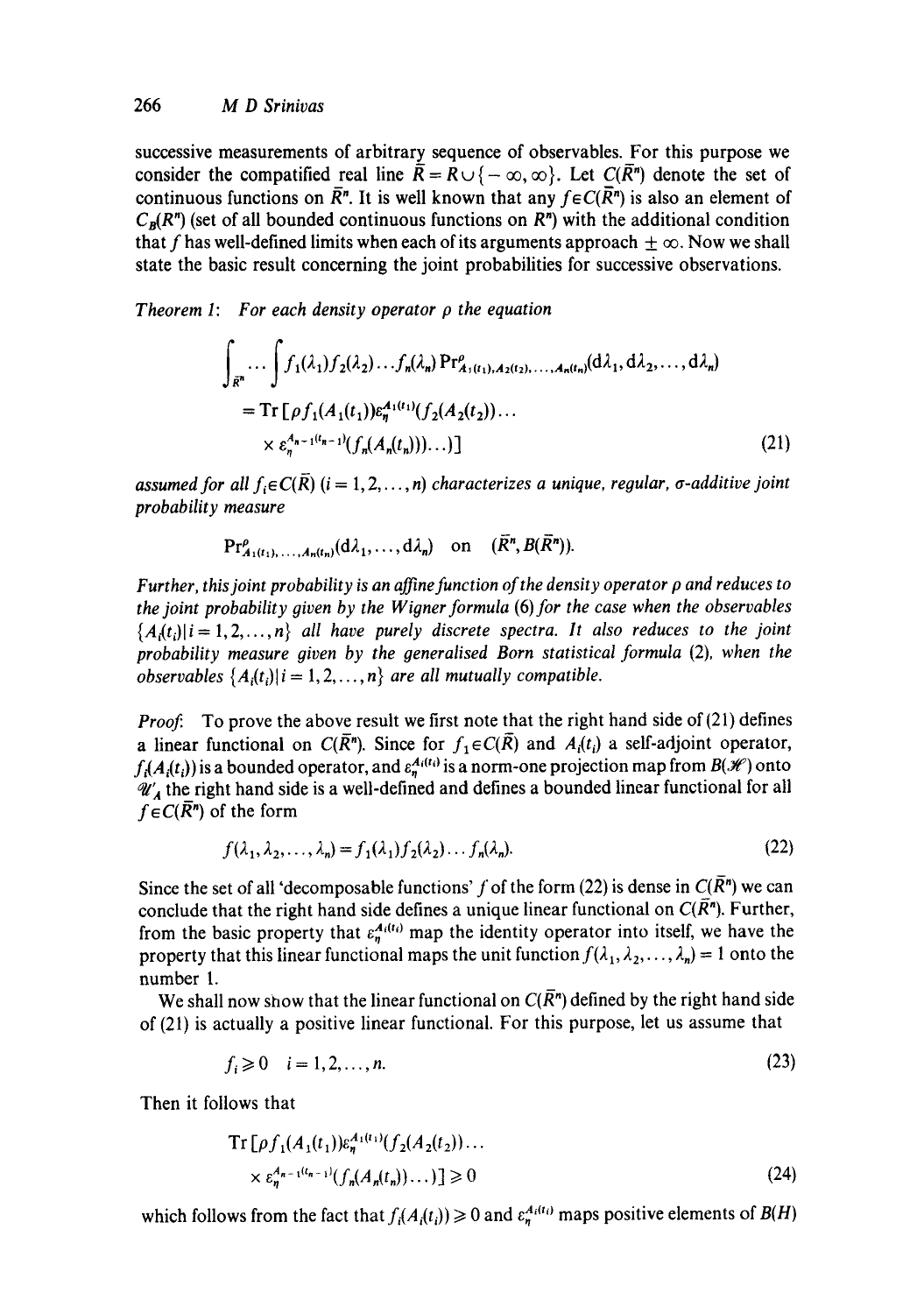into positive elements of  $\mathcal{U}'_{A_i(t_i)}$ . Thus we have shown that each positive element  $f \in C(\overline{R})^n$ , which is decomposable in the form (22) is mapped onto a non-negative number by the right hand side of (21). Now, from the basic properties of  $C(\overline{R}^n)$  it can be shown that any positive element of  $C(\overline{R}^{n})$  can be expressed as a limit of linear combinations (with non-negative coefficients) of such decomposable positive elements\*. Hence it follows that the right hand side of (21) defines a unique positive linear functional on  $C(\overline{R})^n$  which maps the unit function onto unity.

Now, since  $\overline{R}$ <sup>*n*</sup> is a compact space, it follows from the Reisz-Markov-Kakutani theorem (see for instance Yosida 1965) that (21) serves to characterize a unique regular  $\sigma$ -additive joint probability measure  $Pr^{\rho}_{A_1(t_1),...,A_n(t_n)}$   $(d\lambda_1,...,d\lambda_n)$  on  $(\overline{R}^n, B(\overline{R}^n))$ . Also since the right side of (21) is an affine function of the density operator  $\rho$ (with respect to formation of mixtures), the joint probabilities are also affine functions of the density operator  $\rho$ .

Now we consider the case when the observables  $\{A_i(t_i)|i = 1, 2, ..., n\}$  all have purely discrete spectra and have spectral resolutions as in (5). Now, if we employ the relations

$$
f_i(A_i(t_i)) = \sum_{\lambda_i} f_i(\lambda_i) P^{A_i(t_i)}(\lambda_i)
$$
\n(25)

and the result obtained in Srinivas (1980) that

$$
\varepsilon_{\eta}^{A_i(t_i)}(B) = \sum_{\lambda_i} P^{A_i(t_i)}(\lambda_i) B P^{A_i(t_i)}(\lambda_i)
$$
\n(26)

for all  $B \in B(\mathcal{H})$  and for any invariant mean  $\eta$ , then we can easily see that (21) simplifies to

$$
\int_{\overline{R}^n} \cdots \int f_1(\lambda_1) \cdots f_n(\lambda_n) \Pr_{A_1(t_1), \ldots, A_n(t_n)}^{\rho}(d\lambda_1, \ldots, d\lambda_n)
$$
\n
$$
= \sum_{\lambda_1} \sum_{\lambda_2} \cdots \sum_{\lambda_n} f_1(\lambda_1) f_2(\lambda_2) \cdots f_n(\lambda_n)
$$
\n
$$
\times \operatorname{Tr} \left[ \rho P^{A_1(t_1)}(\lambda_1) P^{A_2(t_2)}(\lambda_2) \cdots P^{A_n(t_n)}(\lambda_n) \cdots \right]
$$
\n
$$
\times P^{A_2(t_2)}(\lambda_2) P^{A_1(t_1)}(\lambda_1) \tag{27}
$$

for all  $f_i \in C(\overline{R})$ . It immediately follows from (27) that the joint probabilities for observables with purely discrete spectra are precisely those given by the Wigner formula (6).

Finally let us consider the case when the observables  $\{A_i(t_i)|i=1,2,\ldots,n\}$  are all mutually compatible. Then since each  $\varepsilon_n^{A_1(t_1)}$  is a projection map onto  $\mathscr{U}'_{A_1(t_1)}$  the action of all the conditional expectations  $\varepsilon_n^{A_i(t_i)}$  in the right hand side of (21) become trivial and the equation reduces to

$$
\int_{\overline{R}^n} \dots \int f_1(\lambda_1) \dots f_n(\lambda_n) \Pr_{A_1(t_1), \dots, A_n(t_n)}^{\rho}(\mathrm{d}\lambda_1, \dots, \mathrm{d}\lambda_n)
$$
\n
$$
= \mathrm{Tr} \left[ \rho f_1(A_1(t_1)) f_2(A_2(t_2)) \dots f_n(A_n(t_n)) \right]
$$

<sup>\*</sup>The author is indebted to Professor K R Parthasarathy for explaining to him a simple proof of this result using an elegent probability-theoretic technique.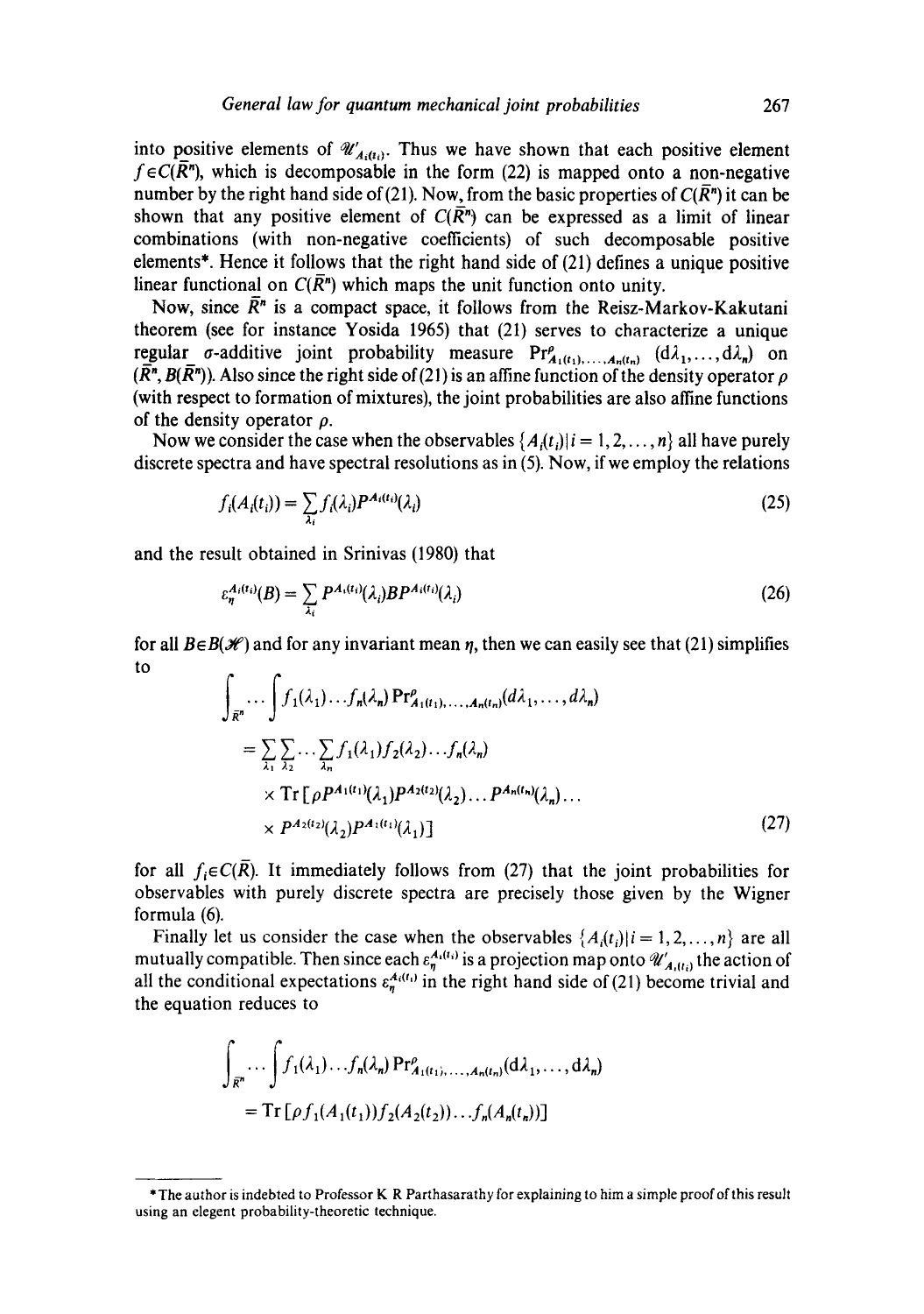$$
= \int_{R^n} \cdots \int f_1(\lambda_1) f_2(\lambda_2) \cdots f_n(\lambda_n)
$$
  
× Tr  $\left[ \rho P^{A_1(t_1)}(\mathrm{d}\lambda_1) P^{A_2(t_2)}(\mathrm{d}\lambda_2) \cdots P^{A_n(t_n)}(\mathrm{d}\lambda_n) \right],$  (28)

from which it follows that the joint probability measure for a set of mutually compatible observables is precisely that given by the generalized Born statistical formula (2). Thus we have completed the proof of Theorem 1.

The above theorem shows that (21) serves to characterize  $\sigma$ -additive joint probabilities for successive observations of arbitrary sequence of observables, discrete as well as continuous--joint probabilities which are affine functions of the density operator and reduce to the conventional prescriptions for the joint probabilities of compatible observables (generalized Born statistical formula (2)) and for the joint probabilities of successive observations of observables with purely discrete spectra (Wigner formula). Hence (21) may be said to provide a general quantum mechanical law for joint probabilities, as it indeed constitutes a very general prescription for the statistics of successive observations in quantum theory.

Apart from serving to characterize the joint probabilities, (21) also provides a direct rule for computing the mean or expectation value of any function of the form  $f_1(\lambda_1)f_2(\lambda_2)...f_n(\lambda_n)$  (where  $f_i \in C(\overline{R}), i = 1, 2, ..., n$ ) of the outcomes of a sequence of measurements of observables  $A_1(t_1), A_2(t_2), \ldots, A_n(t_n)$ .

We can thus rewrite (21) as a prescription for the expectation value

$$
\exp_{A_1(t_1), A_2(t_2), \dots, A_n(t_n)}^{\rho}[f_1(A_1(t_1))f_2(A_2(t_2))\dots f_n(A_n(t_n))]
$$
\n
$$
= \mathrm{Tr}\left[\rho f_1(A_1(t_1))\epsilon_n^{A_1(t_1)}(f_2(A_2(t_2))\right]
$$
\n
$$
\times \epsilon_n^{A_{n-1}(t_{n-1})}(f_n(A_n(t_n))\dots)]
$$
\n(29)

for all  $f_i \in C(\overline{R})$ ,  $i = 1, 2, ..., n$ . We can in fact show that the probabilities

$$
\mathrm{Pr}_{A_1(t_1),\ldots,A_n(t_n)}^{\rho}(d\lambda_1,\ldots,d\lambda_n)
$$

defined by (21) lead to the more general expectation value formula

$$
\exp_{A_1(t_1),...,A_n(t_n)}^{\rho}[f(A_1(t_1),...,A_n(t_n))]
$$
\n
$$
= \frac{\eta \eta}{x_1 x_2} \cdots \frac{\eta}{x_{n-1}} \int_{\bar{\mathbb{R}}^n} \cdots \int f(\lambda_1, \lambda_2, ..., \lambda_n)
$$
\n
$$
\times \operatorname{Tr}[\rho P^{A_1(t_1)}(\mathrm{d}\lambda_1) \exp[iA_1(t_1)x_1] P^{A_2(t_2)}(\mathrm{d}\lambda_2) \exp[iA_2(t_2)x_2] \cdots
$$
\n
$$
\times \exp[iA_{n-1}(t_{n-1})x_{n-1}] P^{A_n(t_n)}(\mathrm{d}\lambda_n) \exp[-iA_{n-1}(t_{n-1})x_{n-1}] \cdots
$$
\n
$$
\times \exp[-iA_2(t_2)x_2] \exp[-iA_1(t_1)x_1]] \qquad (30)
$$

for all  $f \in C(\overline{R})$ . Equation (30) is in fact the linear functional defined by the right hand side of (21) for arbitrary  $f \in C(\overline{R})^n$ .

We should note that (29) or (30) for the expectation values *cannot* be used to directly compute moments, or characteristic functions or probabilities, as the corresponding functions  $\lambda^n$ , exp [it $\lambda$ ],  $\chi_{\Delta}(\lambda)$  are not elements of  $C(\overline{R})$  and hence cannot be used in (29) or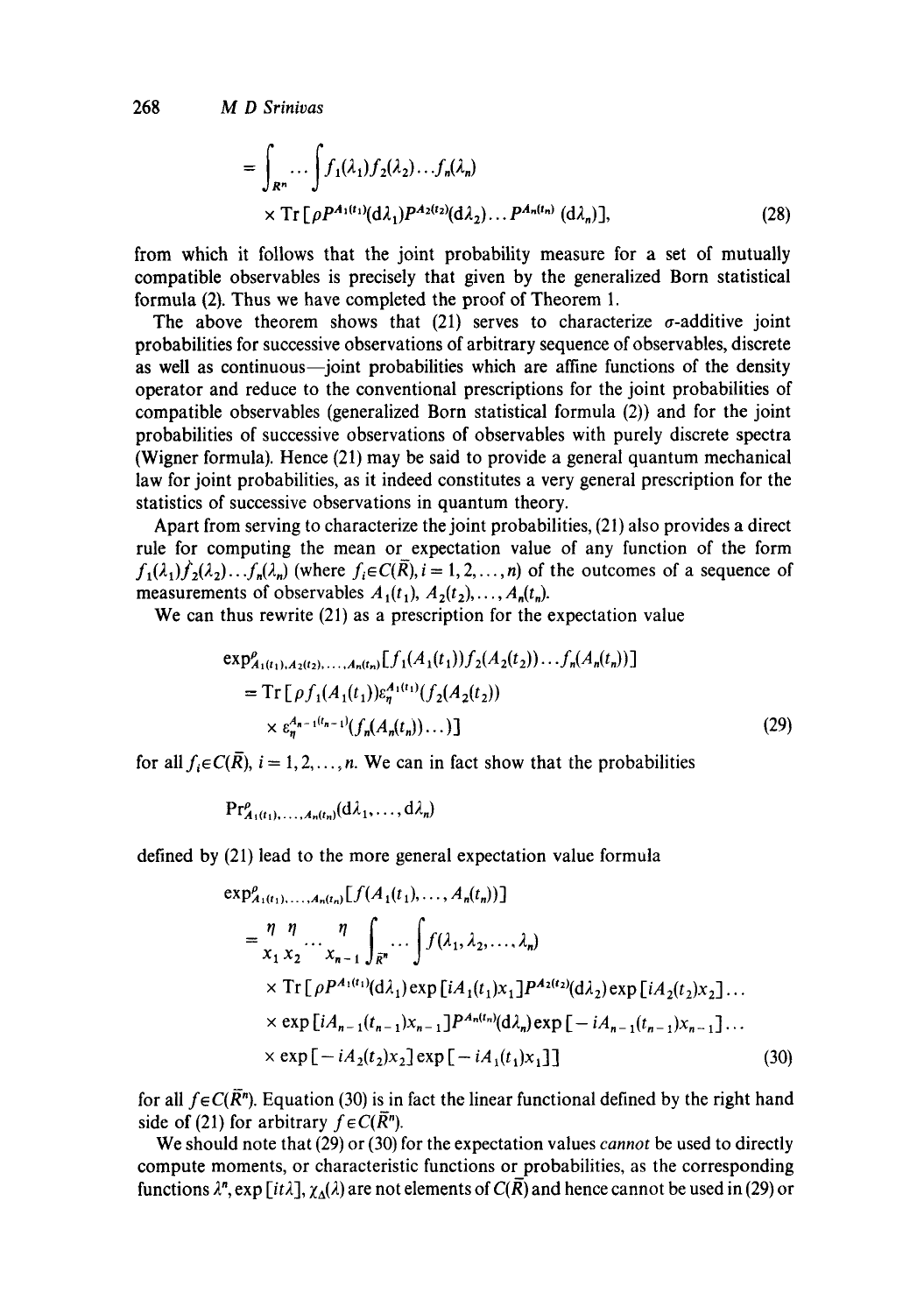(30).\* To calculate moments, characteristic functions etc, we should first evaluate the joint probability measure as characterized by (22) and then use that probability measure to compute these quantities.

#### **5. The general collapse postulate**

In this section we shall propose a general collapse postulate which is applicable to arbitrary observables and which automatically leads to the  $\sigma$ -additive joint probabilities for successive observations, given by (21), as a particular case. The no-go theorems mentioned in  $\S$ 3 show that, for observables with continuous spectra, it is not possible to formulate the collapse postulate as a change of state defined on the class of density operator states alone, in a manner consistent with the generalized Born statistical formula (2) for compatible observables, or even with the weak repeatability condition (11). To be able to generalize the collapse postulate so as to be applicable to arbitrary observables, we should first suitably extend the conventional framework of quantum theory so as to allow for a larger class of states than the conventional density operator states. Such states, known as the 'non-normal states', have been widely discussed earlier in the literature in the context of quantum field theory and statistical mechanics (Emch 1972).

We shall continue with the conventional framework in so far as taking the set of observables to be the set of all self-adjoint operators on a Hilbert space  $\mathcal{H}$ . To characterize to the possible states of a system, we proceed as follows. Let  $B(\mathcal{H})$  be the set of all bounded operators on  $\mathcal{H}$ . By  $B(\mathcal{H})^*$  we denote the set of all continuous linear functionals on  $B(\mathcal{H})$  or the dual of  $B(\mathcal{H})$ . If  $\varphi \in B(\mathcal{H})^*$  and  $B \in B(\mathcal{H})$  we denote the complex number which results by the action of  $\varphi$  on B, by  $\langle \varphi, B \rangle$ . Now an element  $\varphi \in B(\mathcal{H})^*$  is said to be a state if

(i)  $\varphi$  is positive

$$
\langle \varphi, B \rangle \geqslant 0 \quad B \geqslant 0. \tag{31}
$$

(ii)  $\varphi$  is of norm one

$$
\langle \varphi, I \rangle = 1. \tag{32}
$$

Now each density operator  $\rho$  defines a state  $\varphi_{\rho}$  via

$$
\langle \varphi_o, B \rangle = \text{Tr} \left[ \rho B \right]. \tag{33}
$$

Such states which are continuous in the ultraweak topology on  $B(\mathcal{H})$  are called normal states. Other norm-one positive linear functionals on  $B(\mathcal{H})$  which are not representable as in (33) are said to characterize non-normal states, as these functionals are continuous only in the norm topology on  $B(\mathcal{H})$ .

<sup>\*</sup>We can now clearly see how the expectation value formula (19) proposed earlier (Srinivas 1980) is defective in that instead of restricting to  $f \in C(\overline{R})$  (as in (30)) it allowed arbitrary bounded measurable functions.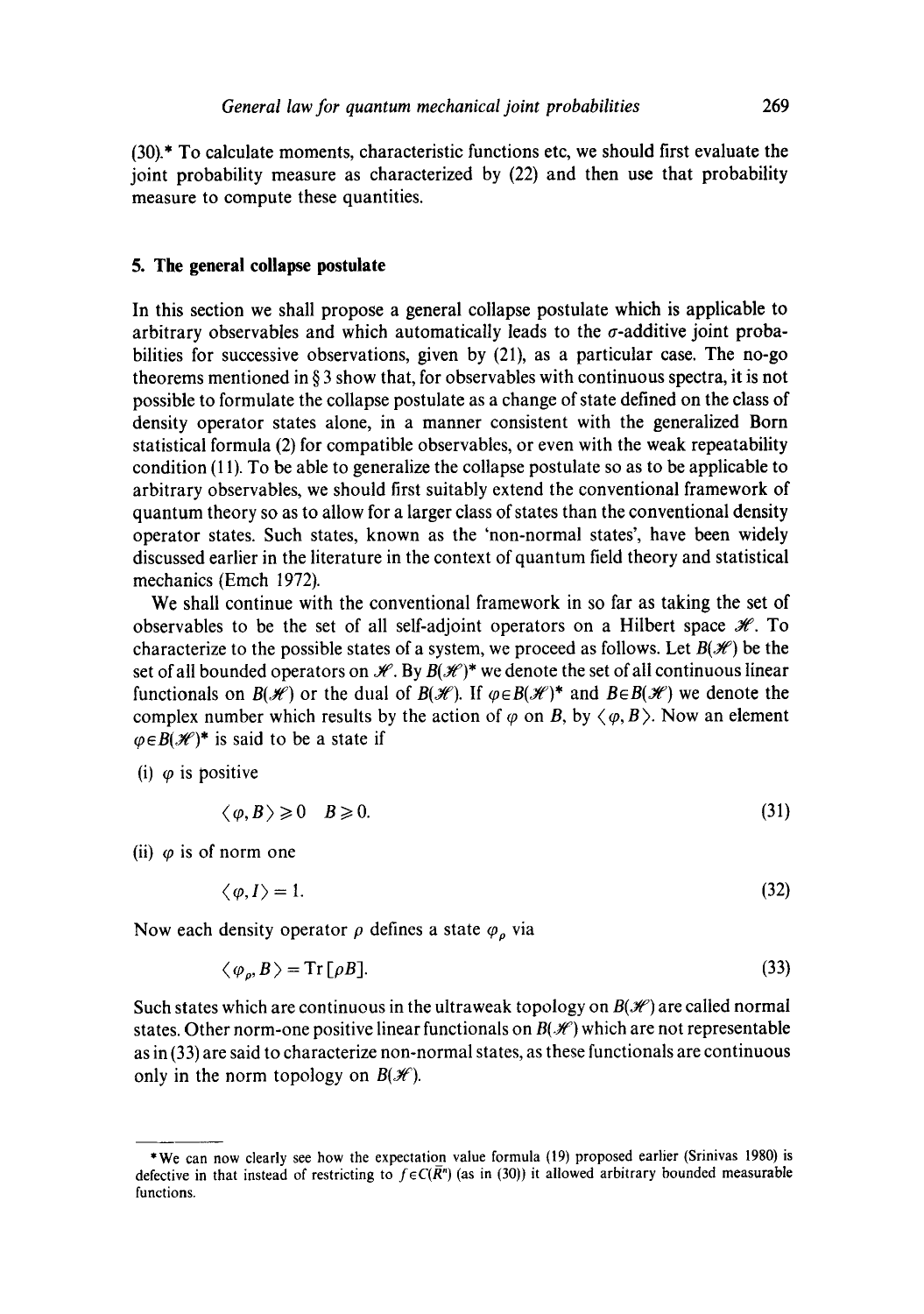Following a recent suggestion of Ozawa (1987b) we propose to characterize the collapse or change in the state of a system due to measurement by positive linear transformations on  $B(K)^*$ . For notational convenience, let us write  $B(K)^* = V$ . Since V is a complete base-normed space, the general operational framework (Davies and Lewis 1969) can be employed in this case also. So, the change of state in a measurement can be characterized by an 'operation-valued measure'  $\Delta \rightarrow I(\Delta)$  satisfying the following  $(i)$ - $(iii)$ :

(i) For each  $\Delta \in B(\overline{R})$ ,  $I(\Delta) \in B^+(V)$   $I(\Delta)$  is a positive linear map on  $V = B(\mathcal{H})^*$ (ii) If  $\{\Delta_i\}$  is a sequence of mutually disjoint elements of  $B(\overline{R})$  then

$$
I(\cup_i \Delta_i)\varphi = \sum_i I(\Delta_i)\varphi \tag{34}
$$

for all positive elements  $\varphi \in V$  where the right hand side converges in the norm topology on V

(iii) 
$$
\langle I(\bar{R})\varphi, I \rangle = \langle \varphi, I \rangle
$$
 (35)

for all positive  $\varphi \in V$ .

Following closely the argument in Davies (1976) we can show that every  $B^+(V)$ -valued measure  $\Delta \rightarrow I(\Delta)$  satisfying (34), (35), is uniquely characterized by a family  ${I(f) | f \in C(\overline{R})}$  satisfying the following (i)-(iii):

(i) For each 
$$
f \in C(\overline{R})
$$
,

 $I(f) \in B(V)$ 

(ii) 
$$
I(f) \geq 0
$$
 (36)

whenever  $f \ge 0$ .

 $\ldots$ 

(iii) 
$$
\langle I(e)\varphi, I\rangle = \langle \varphi, I\rangle
$$
 (37)

for all states  $\varphi$  where  $e(x) = 1$  for all  $x \in \overline{R}$ .

The correspondence between any given  $B^+(V)$ -valued measure  $\Delta \rightarrow I(\Delta)$  and the associated family  $\{I(f)|f \in C(\overline{R})\}$  is provided by the relation

$$
\langle I(f), B \rangle = \int_{\bar{R}} f(\lambda) \langle I(d\lambda)\varphi, B \rangle
$$
 (38)

for all  $f \in C(\overline{R})$ ,  $\varphi \in V$  and  $B \in B(\mathcal{H})$ .

Now, in order to generalize the collapse postulate, we need to present a canonical correspondence  $A \rightarrow \{I^A(\Delta)\}\$  between self-adjoint operators and associated operationvalued measures. Once such an association is given, we can formulate the appropriate generalization of the Wigner formula (7) in the form

$$
\Pr_{A_1(t_1),\ldots,A_n(t_n)}^{\rho}(\Delta_1,\ldots,\Delta_n)=\langle I^{A_n(t_n)}(\Delta_n)\ldots I^{A_1(t_1)}(\Delta_1)\varphi,I\rangle.
$$
 (39)

Again, we only need to follow the standard argument outlined in Davies (1976) to show that  $(39)$  characterizes a unique regular  $\sigma$ -additive joint probability measure on  $(\overline{R}^n, B(\overline{R}^n))$ .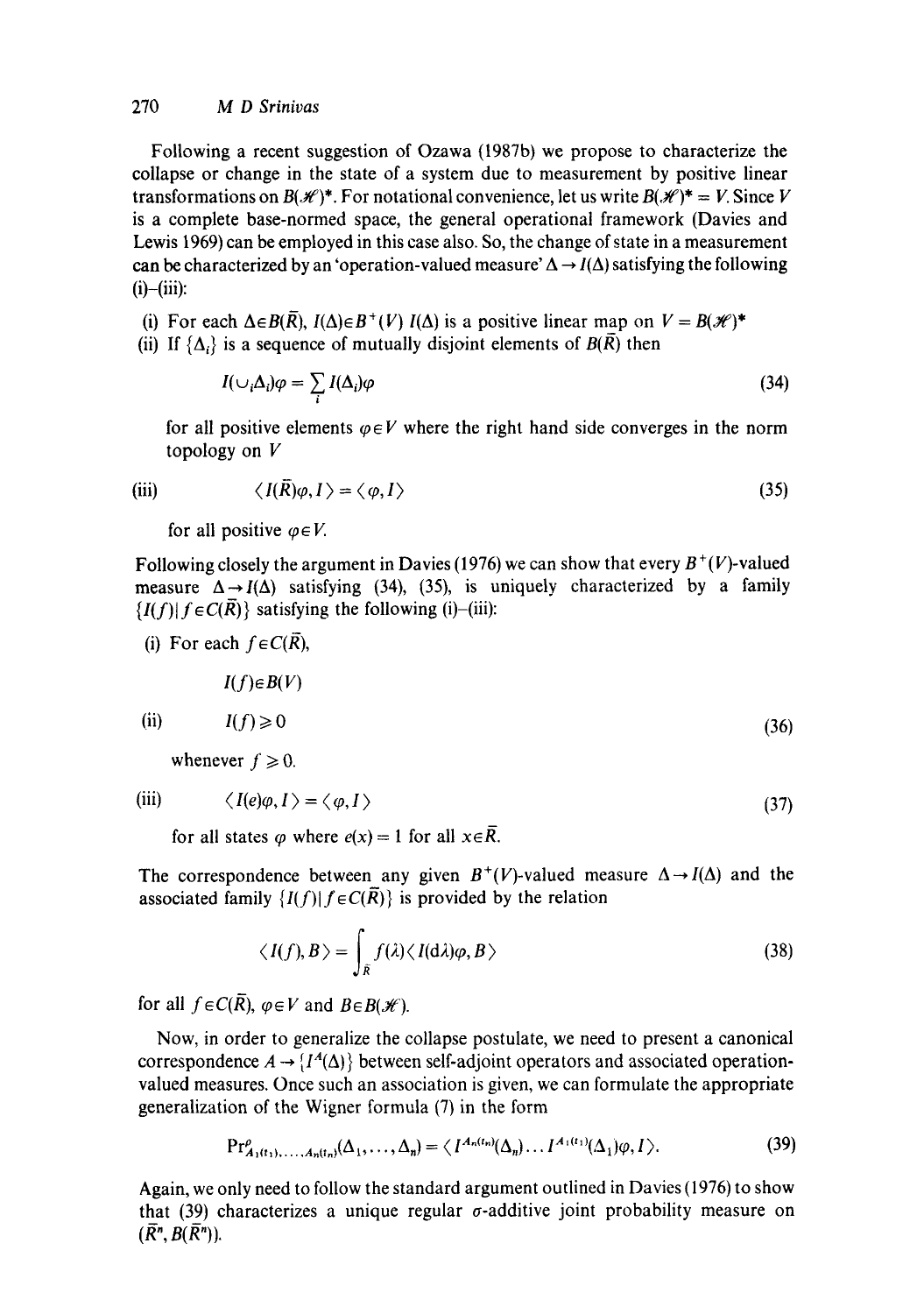We may here note that the association  $A \rightarrow \{I^A(\Lambda)\}\$  that was proposed in Srinivas (1980) does *not* conform to the framework presented here. The proposal there was to define  $\{I^A(\Delta)\}\$  by equation (16) or equivalently by

$$
\langle I^A(\Delta)\varphi, B\rangle = \langle \varphi, P^A(\Delta)\varepsilon_n^A(B)\rangle \tag{40}
$$

for all  $B \in B(\mathcal{H})$  and  $\varphi \in V$ . As we noted earlier the map  $\Delta \to I^A(\Delta)$  as defined by (40) is only finitely additive and not  $\sigma$ -additive in general. We now present a suitable reformulation of (40) which serves to provide a completely satisfactory generalization of the collapse postulate.

*The general collapse postulate: To each self-adjoint operator A is associated a B<sup>+</sup>(V)valued measure*  $\Delta \rightarrow I^A(\Delta)$  *which describes the changes in the state in any measurement of A, and is defined by the equation:* 

$$
\langle I^A(f)\varphi, B\rangle = \langle \varphi, f(A)\varepsilon_n^A(B)\rangle \tag{41}
$$

*f or all*  $f \in C(\overline{R})$ *,*  $\varphi \in V$  *and*  $B \in B(\mathcal{H})$ *.* 

To show that this is indeed the appropriate generalization of the collapse postulate we prove the following.

*Theorem 2: The collapse postulate as stated in equation* (41) *does associate with each self-adjoint operator A a B<sup>+</sup>(V)-valued measure*  $\Delta \rightarrow I^A(\Delta)$ . *The joint probabilities for successive observations as derived from the above collapse postulate, following (39), are affine functions of the state*  $\varphi$  *and reduce to the joint probabilities defined by (21) when the starting state of the ensemble is a normal or density operator state. The measurement transformations*  ${I^A(\Delta)}$  *associated with an observable A satisfy the repeatability property* 

$$
I^A(\Delta_1)I^A(\Delta_2) = I^A(\Delta_1 \cap \Delta_2) \tag{42}
$$

*for all*  $\Delta_1, \Delta_2 \in B(\overline{R})$ *, and also the compatibility property* 

$$
I^A(\Delta_1)I^B(\Delta_2) = I^B(\Delta_2)I^A(\Delta_1) \tag{43}
$$

*for all*  $\Delta_1$ ,  $\Delta_2 \in B(\overline{R})$ , *whenever A, B are compatible. Finally, when A is an observable with a purely discrete spectrum and when we consider a normal or density operator state, then the action of I<sup>A</sup>(* $\Delta$ *) given by the general collapse postulate (41) reduces to the conventional form* (4) *given by the yon Neumann-Liiders collapse postulate.* 

*Proof:* For each  $f \in C(\overline{R})$  and self-adjoint operator A,  $f(A)$  is a bounded operator and since  $\varepsilon_n^A$  is a linear projection map from  $B(\mathcal{H})$  onto  $\mathcal{U}_A'$  we can directly see that  $I^A(f)$  is a well-defined linear transformation on V for each  $f \in C(\overline{R})$ . We shall now show that  $I^A(f)$ is positive whenever  $f \ge 0$ . For this, we need only to note that if  $f \ge 0$  then  $f(A) \ge 0$  and if  $B\geq 0$  then  $\varepsilon_n^A(B)$  is a positive element of  $\mathcal{U}_A'$  so that their product  $f(A)\varepsilon_n^A(B)$  is positive. Hence we get

$$
\langle I^A(f)\varphi, B\rangle = \langle \varphi, f(A)\varepsilon_n^A(B)\rangle \geq 0
$$
\n(44)

whenever  $f \ge 0$  and  $B \ge 0$ . Thus (36) is satisfied. Finally if  $e(x) = 1$  for all  $x \in \overline{R}$  we can straightaway see that

$$
\langle I^A(e)\varphi, I \rangle = \langle \varphi, \varepsilon_n^A(I) \rangle = \langle \varphi, I \rangle \tag{45}
$$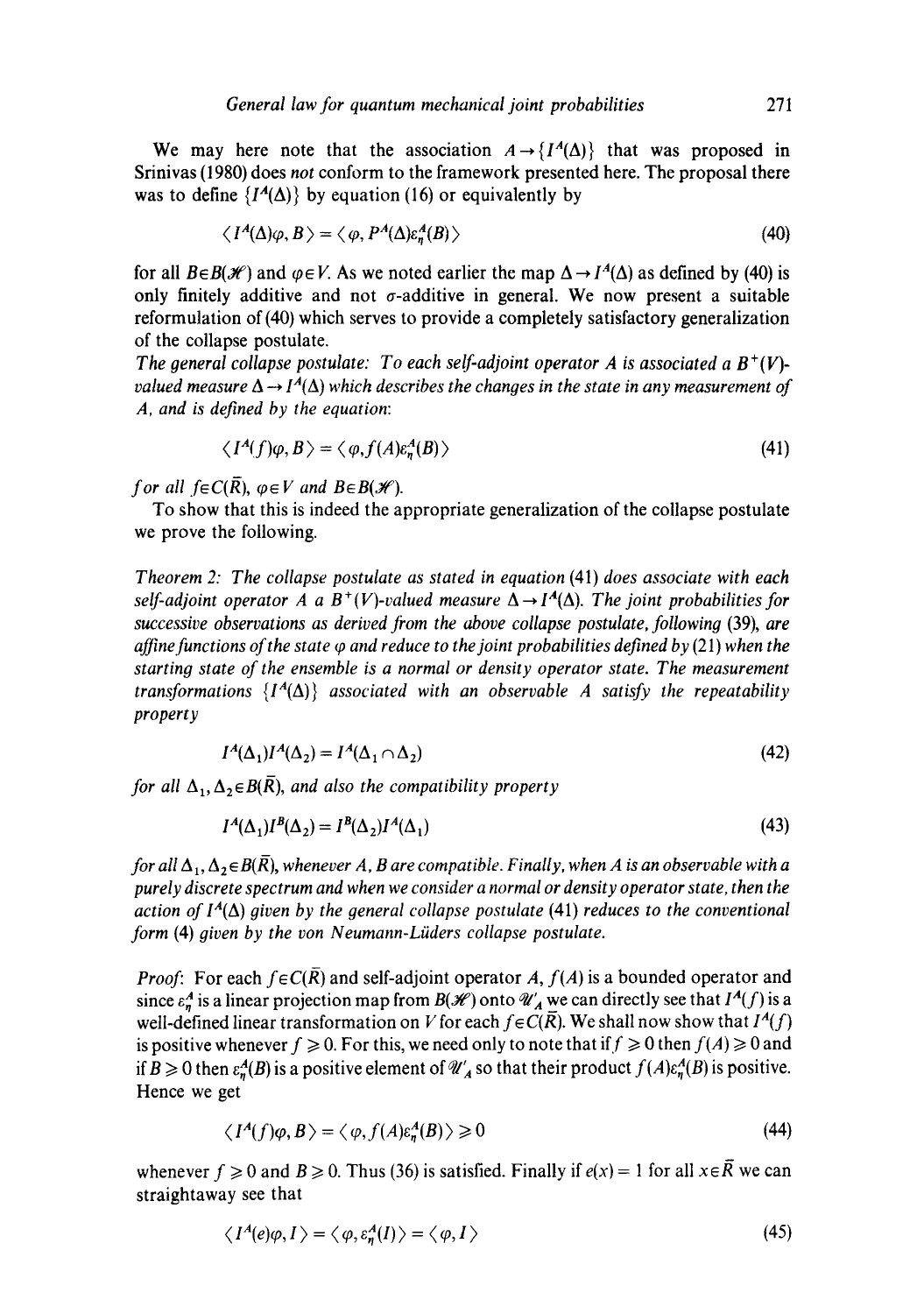so that (37) is also satisfied. Thus the general collapse postulate (41) associates with each self-adjoint operator A, a family  $\{I^A(f)\}\$  of elements of  $B(V)$  which satisfy (36) and (37). Hence they characterize a unique  $B^+(V)$ -valued measure,  $\Delta \rightarrow I^A(\Delta)$  given by

$$
\int_{\bar{R}} f(\lambda) \langle I^A(\mathrm{d}\lambda)\varphi, B \rangle = \langle I^A(f)\varphi, B \rangle
$$
  
=  $\langle \varphi, f(A)\varepsilon_n^A(B) \rangle$  (46)

for all  $f \in C(\overline{R})$ ,  $B \in B(\mathcal{H})$ . Thus the general collapse postulate (41) serves to associate a  $B^+(V)$ -valued measure  $\Delta \rightarrow I^A(\Delta)$  with each self adjoint operator A.

Now the joint probability measure for successive observations can be calculated via the generalised Wigner formula (39). If  $f_1, f_2, \ldots, f_n$  are arbitrary elements of  $C(\overline{R})$  then we use (39) and (38) to get

$$
\int_{\vec{R}^n} \cdots \int f_1(\lambda_1) \cdots f_n(\lambda_n) \Pr_{A_1(t_1), \ldots, A_n(t_n)}^{\varphi}(\mathrm{d}\lambda_1, \ldots, \mathrm{d}\lambda_n)
$$
\n
$$
= \int_{\vec{R}^n} \cdots \int f_1(\lambda_1) \cdots f_n(\lambda_n) \langle I^{A_n(t_n)}(\mathrm{d}\lambda_n) \cdots \times I^{A_1(t_1)}(\mathrm{d}\lambda_1)\varphi, I \rangle
$$
\n
$$
= \langle I^{A_n(t_n)}(f_n) \cdots I^{A_1(t_1)}(f_1)\varphi, I \rangle
$$
\n
$$
= \langle \varphi, f_1(A_1(t_1))\varepsilon_n^{A_1(t_1)}(\cdots \varepsilon_n^{A_{n-1}(t_{n-1})}(f_n(A_n(t_n)))\cdots)\rangle.
$$
\n(47)

Equation(47) gives us a characterization of the joint probability measure  $Pr_{A_1(t_1),...,A_n(t_n)}^{\phi}(d\lambda_1,...,d\lambda_n)$  for any arbitrary state  $\phi$ . From (47) it is clear that the joint probabilities are affine functions of the state  $\varphi$ .

Further when the starting state of the ensemble is taken to be a normal or density operator state, (47) clearly reduces to (21) which we had proposed as the general law of quantum mechanical joint probabilities for normal states. Thus our general collapse postulate leads to the appropriate generalisation, namely (47), of the general law of quantum mechanical joint probabilities valid for non-normal states also.

The repeatability property (42) and the compatibility property (43) are equivalent to the following relations

$$
I^A(f_1)I^A(f_2) = I^A(f_1f_2)
$$
\n(48)

for all  $f_1, f_2 \in C(\overline{R})$  where  $(f_1, f_2)(x) = f_1(x)f_2(x)$  for all  $x \in \overline{R}$ ; and

$$
I^A(f_1)I^B(f_2) = I^B(f_2)I^A(f_1)
$$
\n(49)

for all  $f_1, f_2 \in C(\overline{R})$  whenever A, B are compatible. Relations (48) (49) can be easily shown to follow from the following properties of the conditional expectations (derived in Srinivas 1980)

$$
\varepsilon_n^A(f(A)B) = f(A)\varepsilon_n^A(B) \tag{50}
$$

for all  $f \in C(\overline{R})$  and  $B \in B(\mathcal{H})$ ; and

$$
\varepsilon_{\eta}^A \varepsilon_{\eta}^B = \varepsilon_{\eta}^B \varepsilon_{\eta}^A \tag{51}
$$

whenever  $A$  and  $B$  are compatible.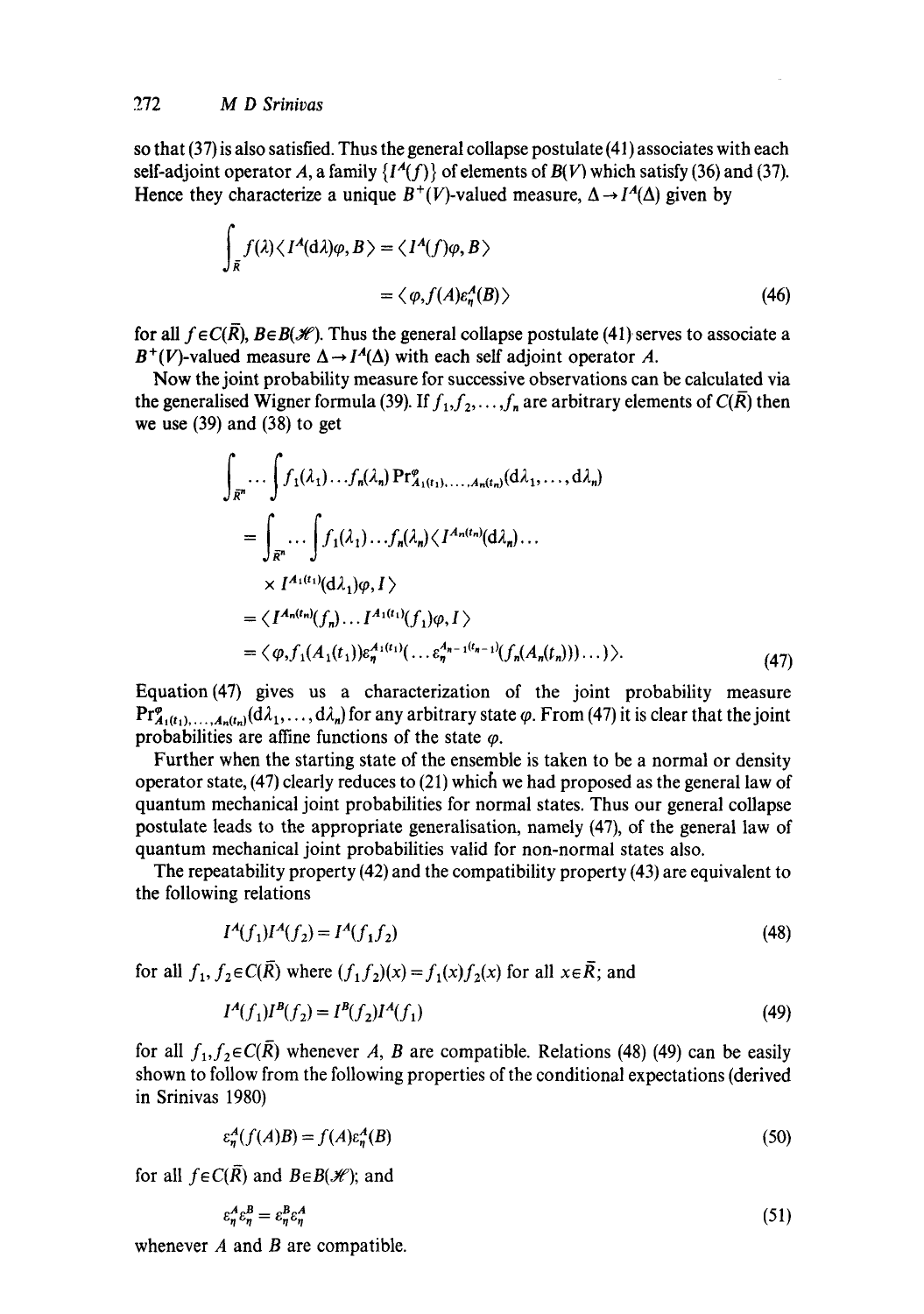Finally, let A be an observable with a purely discrete spectrum, with the spectral resolution:

$$
A=\sum_i \lambda_i P^A(\lambda_i).
$$

For such an observable, (41) reduces to

$$
\int_{\overline{R}} f(\lambda) \langle I^{A}(\mathrm{d}\lambda) \varphi, B \rangle = \langle I^{A}(f) \varphi, B \rangle
$$
  
=  $\langle \varphi, f(A) \varepsilon_{\eta}^{A}(B) \rangle$   
=  $\langle \varphi, \sum_{i} f(\lambda_{i}) P^{A}(\lambda_{i}) B P^{A}(\lambda_{i}) \rangle,$  (52)

where we have employed the relation

$$
f(A) = \sum_{i} f(\lambda_i) P^A(\lambda_i)
$$
\n(53)

and the formula for the conditional expectation associated with an observable with a purely discrete spectrum (derived in Srinivas 1980)

$$
\varepsilon_{\eta}^{A}(B) = \sum_{i} P^{A}(\lambda_{i}) B P^{A}(\lambda_{i}). \tag{54}
$$

Now (52) can be further simplified for the case of a normal or density operator state  $\rho$  by exploiting its ultraweak continuity property, to yield

$$
\int_{\bar{R}} f(\lambda) \langle I^A(\mathrm{d}\lambda)\rho, B \rangle
$$
\n
$$
= \sum_{i} f(\lambda_i) \langle \rho, P^A(\lambda_i) B P^A(\lambda_i) \rangle
$$
\n
$$
= \sum_{i} f(\lambda_i) \langle P^A(\lambda_i) \rho P^A(\lambda_i), B \rangle
$$
\n(55)

for all  $f \in C(\overline{R})$  and  $B \in B(\mathcal{H})$ . From (55) we straightaway recover the von Neumann-Liiders collapse expression

$$
I^{A}(\Delta)\rho = \sum_{\lambda_i \in \Delta} P^{A}(\lambda_i) \rho P^{A}(\lambda_i)
$$
 (56)

valid for all density operators  $\rho$  when A has a purely discrete spectrum. This completes the proof of Theorem 2.

Theorem 2 shows that the general collapse postulate (41) can be employed as the fundamental principle of quantum theory, from which the joint probabilities and the entire statistics of successive observations can be derived in a natural manner, for both normal and non-normal states. Of course, whether we start from the general collapse postulate or not, the general law of quantum mechanical joint probabilities given in (21) has a natural extension to the case of non-normal states also, and can be stated as follows.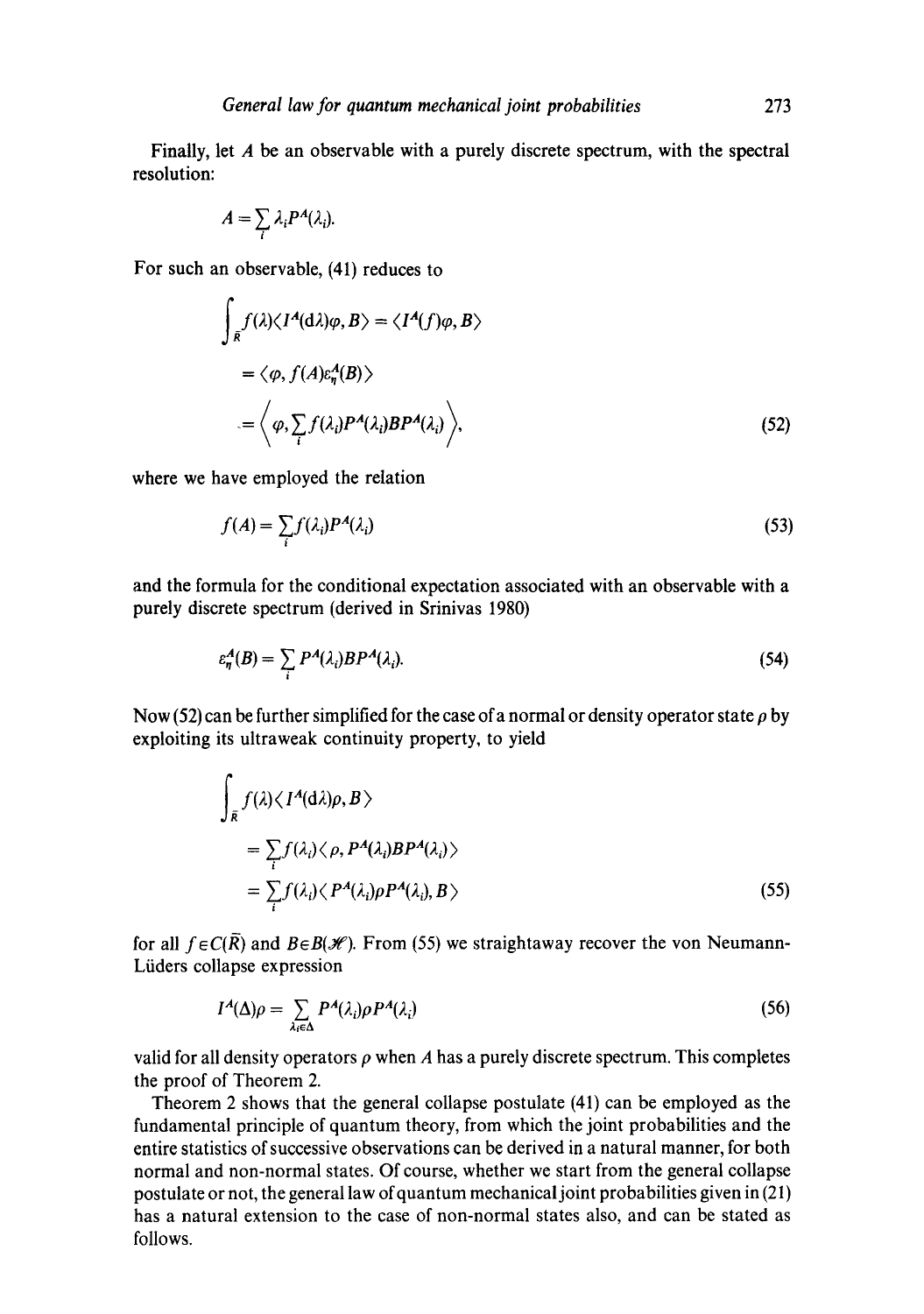*General law of quantum mechanical joint probabilities: If an ensemble of systems prepared in state tp is subjected to a sequence of measurements of observables*   $A_1(t_1), A_2(t_2), \ldots, A_n(t_n)(t_1 \leq t_2 \leq \cdots \leq t_n)$  then the expectation value of an arbitrary *function*  $f_1(\lambda_1)f_2(\lambda_2)...f_n(\lambda_n)$  *of the outcomes (where each*  $f_i \in C(\overline{R})$ *) and the*  $\sigma$ *-additive joint probability measure*  $Pr_{A_1(t_1),...,A_n(t_n)}^{\phi}(d\lambda_1,...,d\lambda_n)$  *on*  $(\overline{R}^n, B(\overline{R}^n))$  *are given by the equation* 

$$
\exp_{A_1(t_1),...,A_n(t_n)}^{\varphi} [f_1(A_1(t_1))...f_n(A_n(t_n))]
$$
\n
$$
= \int_{\bar{R}^n} ... \int f_1(\lambda_1)...f_n(\lambda_n) \Pr_{A_1(t_1),...,A_n(t_n)}^{\varphi} (d\lambda_1,...,d\lambda_n)
$$
\n
$$
= \langle \varphi, f_1(A_1(t_1)) \varepsilon_n^{A_1(t_1)} (... \varepsilon_n^{A_{n-1}(t_{n-1})} (f_n(A_n(t_n))... ) \rangle.
$$
\n(57)

The above formula (57) gives a very general prescription for quantum mechanical joint probabilities for successive measurements of arbitrary sequence of observables, carried out on any ensemble in a normal or non-normal state. There is of course a certain arbitraryness in these joint probabilities (57) as well as in the general collapse postulate (41) which arises due to the arbitraryness in the choice of the invariant mean  $\eta$  on the additive group R which plays a crucial role in the determination of the conditional expectation  $\varepsilon_n^A$ :  $B(\mathcal{H}) \to \mathcal{U}_A$ , which occurs prominantly both in our collapse postulate (41) and in the general law for the joint probabilities (57). It is of course true that for the particular case of compatible observables, or for the case of successive observations of discrete observables performed on an ensemble of systems in a normal or density operator state to start with, we recover the conventional prescriptions for joint probabilities and the conventional von Neumann-Liiders collapse postulate, which are totally independent of the invariant mean chosen in (41) or (57). However the dependence on the choice of the invariant mean does show up in the general case, as it will be demonstrated in the next section for the case of joint probabilities of successive observation of position immediately followed by that of momentum.

For the case of the collapse postulate (16) which was proposed earlier (Srinivas 1980) it was suggested that the physical significance of employing different invariant means could perhaps be related to different ways ofmeasuring an observable. Recently Ozawa  $(1987a)$  has indeed demonstrated that, for each invariant mean  $\eta$ , the change of state as given by the collapse pastulate (16) for the case  $\Delta = R$ , can be derived from a Hamiltonian model of the system interacting with a measuring apparatus by choosing a suitable  $(\eta$ -independent) interaction Hamiltonian and by assuming that the initial state of the apparatus is a particular  $(p$ -dependent) non-normal state referred to as an  $\eta$ -Dirac state. Of course the same demonstration goes through for the collapse postulate (41) also, as the change of state characterized by the collapse postulate (41) coincides with that characterized by (16) for the particular choice  $\Delta = R$ , as is clear from (45). Still the question of the physical significance of choosing different invariant means  $\eta$  in (41) or (57) does demand further detailed investigation.

# **6. An example: Successive measurement of position followed immediately by measurement of momentum**

There is indeed a very curious feature of the  $\sigma$ -additive joint probabilities  $Pr^{\rho}_{A_1(t_1), \dots, A_n(t_n)}(d\lambda_1, \dots, d\lambda_n)$  defined by (21) or the more general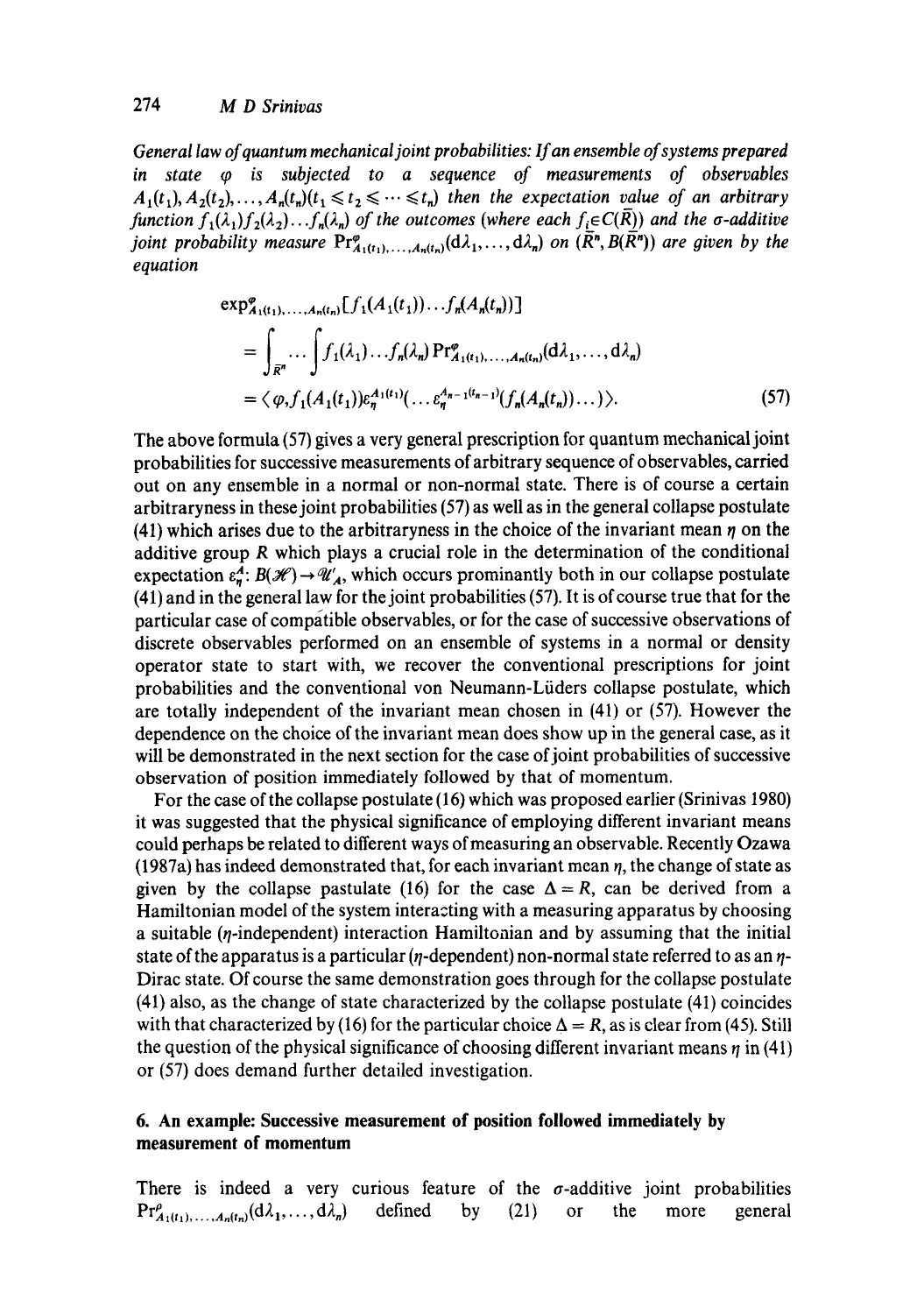$Pr_{A_1(t_1),...,A_n(t_n)}^{\phi}(d\lambda_1,...,d\lambda_n)$  defined by (57) which is that they are  $\sigma$ -additive probability measures on  $(\overline{R}^n, B(\overline{R}^n))$  where  $\overline{R} = R \cup \{-\infty, \infty\}$ . This feature, of course, played a crucial role in our proof of the existence of these joint probability measures in Theorems 1 and 2, based on the Reisz-Markov-Kakutani theorem which has a natural formulation on the space of continuous functions on a compact space such as  $\bar{R}^n$ .

We shall now see the physical significance of the fact that the joint probabilities of successive measurements are in general  $\sigma$ -additive measures on  $\overline{R}$ <sup>n</sup> and not  $R$ <sup>n</sup>.

We shall consider a nonrelativistic single particle system in one dimension and consider the situation where an ensemble in state  $\rho$  is first subjected to a position measurement and immediately thereafter to a momentum measurement. If we employ the expectation value formula (57) then we get

$$
\exp_{\mathcal{Q},P}^{\mathcal{P}}[f_1(Q)f_2(P)] = \langle \varphi, f_1(Q)\varepsilon_{\eta}^Q(f_2(P)) \rangle \tag{58}
$$

for all  $f_1, f_2 \in C(\overline{R})$ . Recently Ozawa (1987a) has proved the important result

$$
\varepsilon_n^{\mathcal{Q}}(f_2(P)) = \eta(f_2)I,\tag{59}
$$

where I is the identity operator in  $B(\mathcal{H})$ . Using (59) in (58) we get

$$
\exp_{Q,P}^{\phi}[f_1(Q)f_2(P)] = \eta(f_2) \langle \varphi, f_1(Q) \rangle \tag{60}
$$

for all  $f_1, f_2 \in C(\overline{R})$ . Since functions of the form  $f_1(\lambda_1)f_2(\lambda_2)$  are dense in  $C(\overline{R}^2)$ , we can easily conclude from (60) that

$$
\Pr_{Q,P}^{\varphi}(d\lambda_1, d\lambda_2) = \Pr_{Q}^{\varphi}(d\lambda_1)\mu_{\eta}(d\lambda_2),\tag{61}
$$

where the  $\sigma$ -additive measure  $\mu_n$  on  $(\overline{R}, B(\overline{R}))$  is defined (via Riesz-Markov-Kakutani theorem) by

$$
\int_{\vec{R}} f(\lambda)\mu_{\eta}(\mathrm{d}\lambda) = \eta(f) \tag{62}
$$

for all  $f \in C(\overline{R})$ .

Equation (61) gives the general formula for the joint probability measure for a position measurement immediately followed by a momentum measurement. It shows the curious feature that in any state the outcomes in a successive measurement of Q immediately followed by that of  $P$  are statistically independent (in the sense defined in Srinivas 1978), for we have

$$
\Pr_{Q,P}^{\varphi}(d\lambda_1, d\lambda_2) = \Pr_{Q,P}^{\varphi}(\overline{R}, d\lambda_2) \Pr_{Q,P}^{\varphi}(d\lambda_1, \overline{R})
$$
\n(63)

where

$$
\Pr_{Q,P}^{\varphi}(\bar{R},d\lambda_2) = \mu_{\eta}(d\lambda_2) \tag{64}
$$

and

$$
\Pr_{Q,P}^{\varphi}(d\lambda_1, R) = \Pr_{Q}^{\varphi}(d\lambda_1). \tag{65}
$$

Of course if the starting state of the ensemble is a normal state characterized by the density operator  $\rho$  then we have

$$
\Pr_{Q,P}^{\rho}(d\lambda_1,\overline{R}) = \Pr_{Q}^{\rho}(d\lambda_1) = \operatorname{Tr}\left(\rho P^Q(d\lambda_1)\right). \tag{66}
$$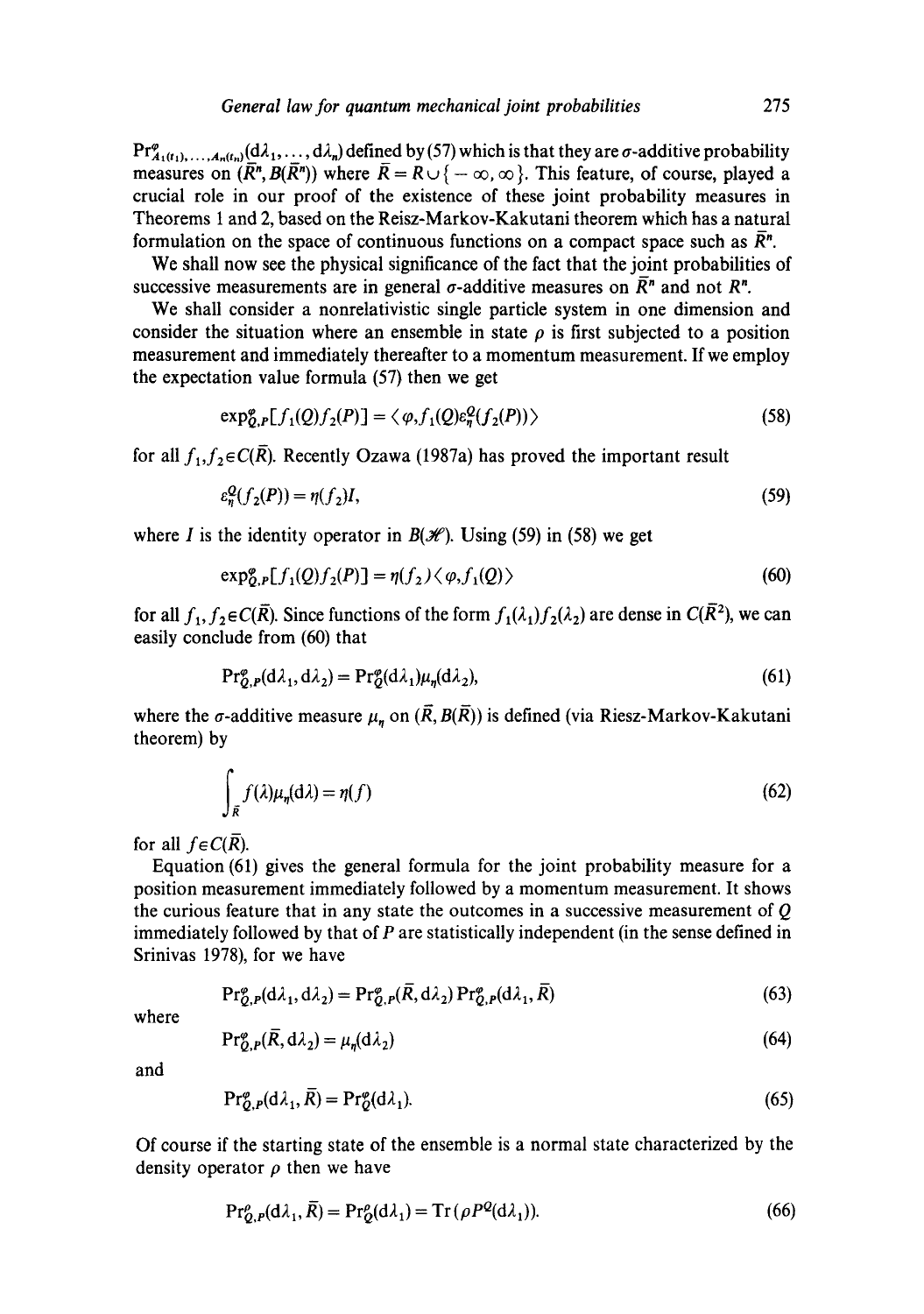Equation (64) reveals the following interesting features of the probability measure of momentum when momentum is measured immediately after a position measurement on an ensemble in state  $\varphi$ . Firstly this probability Pr<sub>0,  $P(\overline{R}, d\lambda_2)$  is totally independent of</sub> the initial state  $\varphi$  and is very different from the probability measure of momentum in the initial state given by the formula

$$
\int_{\bar{R}} f_2(\lambda_2) \Pr_{\mathcal{P}}^{\alpha}(d\lambda_2) = \langle \varphi, f_2(P) \rangle \tag{67}
$$

for all  $f_2 \in C(\overline{R})$ . Of course the fact that the probabilities  $Pr^e_{Q,P}(\overline{R}, d\lambda_2)$  and  $Pr^e_{P}(d\lambda_2)$  are very different is nothing but the well-known *'quantum interference of probabilities'* (de Broglie 1948; Srinivas 1975).

To understand the nature of the probability distribution (64) better, we can use the invariant mean  $\eta_a$  defined for  $0 \le \alpha \le 1$  by

$$
\eta_a(f) = \alpha f(-\infty) + (1-\alpha)f(\infty) \tag{68}
$$

for all  $f \in C(\overline{R})$ . If we employ the invariant mean (68) in (64) we get

$$
\Pr_{\mathcal{Q},P}^{\varphi}(\overline{R},d\lambda_2) = \alpha \delta_{-\infty}(d\lambda_2) + (1-\alpha)\delta_{\infty}(d\lambda_2),\tag{69}
$$

where the Dirac measure  $\delta_x(d\lambda)$  on  $\overline{R}$  is defined for any  $x \in \overline{R}$  by

$$
\int_{\bar{R}} f(\lambda) \delta_x(\mathrm{d}\lambda) = f(x) \tag{70}
$$

for all  $f(\lambda) \in C(\overline{R})$ . Note that the Dirac measure is indeed a  $\sigma$ -additive probability measure on  $(\overline{R}, B(\overline{R}))$ . Thus we see from (69) that the *probability distribution of momentum immediately following a position measurement is entirely concentrated at*   $\pm \infty$ . It is also clear from (69) that this probability distribution depends on the choice of the invariant mean  $\eta_a$ , which is employed to characterize the collapse or change of state associated with the first position measurement.

These features were derived earlier also (Srinivas (1980)) from the collapse postulate (16). But there we had only a *finitely additive* probability measure on  $(R, B(R))$  of the form

$$
\Pr_{Q,P}^{\rho}(R, (-\infty, a]) = 1 - \Pr_{Q,P}^{\rho}(R, [a, \infty)) = \alpha \tag{71a}
$$

$$
\Pr_{Q,P}^{\rho}(R,[a,b]) = 0\tag{71b}
$$

for all finite a, b. As we can easily see the  $\sigma$ -additive measure (69) on  $(\overline{R}, B(\overline{R}))$  when reduced to *(R, B(R))* leads precisely to the finitely additive measure (71).

Clearly we can see that  $(\overline{R}^n, B(\overline{R}^n))$  is a much more natural setting for defining the quantum mechanical joint probabilities, a fact recently noted by Ozawa (1987b). Our result that the probability distribution of momentum immediately following a position measurement, is entirely concentrated at  $\pm \infty$  provides in some sense a justification, for the first time from the fundamental postulates of quantum theory, for the original interpretation of uncertainty principle as propounded in the celebrated paper of Heisenberg (1927). From an analysis of the so called 'gamma-ray microscope experiment', Heisenberg concluded that: "At the moment of the position determination that is, when the quantum of light is being diffracted by the electron, the latter